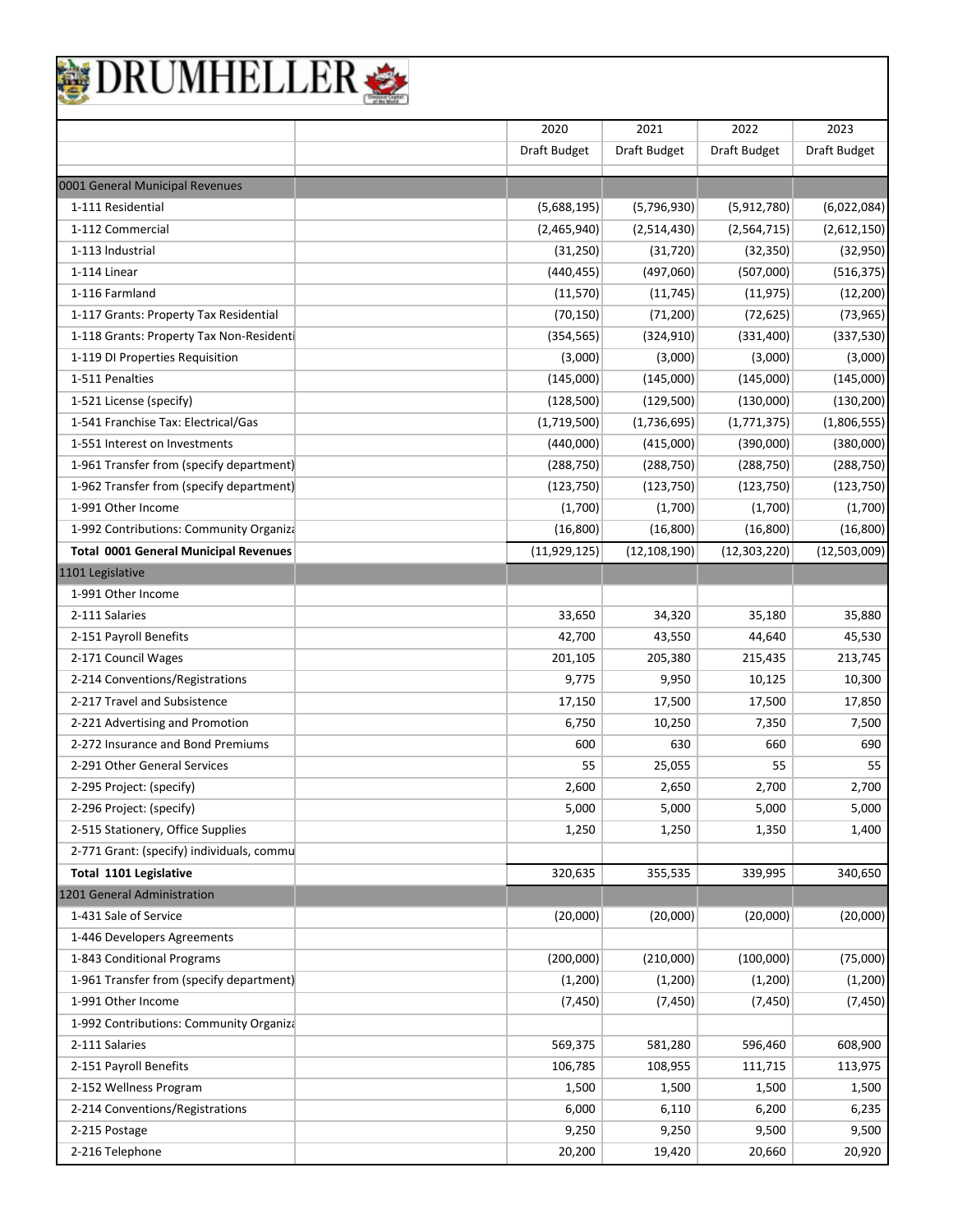|                                          | 2020         | 2021         | 2022         | 2023         |
|------------------------------------------|--------------|--------------|--------------|--------------|
|                                          | Draft Budget | Draft Budget | Draft Budget | Draft Budget |
| 2-217 Travel and Subsistence             | 7,600        | 7,700        | 7,800        | 7,950        |
| 2-218 Meeting Expense                    | 3,900        | 3,950        | 4,000        | 4,000        |
| 2-221 Advertising and Promotion          | 1,500        | 1,500        | 1,500        | 1,500        |
| 2-222 Municipal Membership Fees          | 20,250       | 20,750       | 20,750       | 20,750       |
| 2-223 Printing and Binding               | 8,000        | 8,000        | 8,150        | 8,150        |
| 2-231 Accounting and Audit               | 29,000       | 29,000       | 29,000       | 29,000       |
| 2-232 Assessors                          | 120,000      | 120,000      | 120,000      | 120,000      |
| 2-234 Education                          | 3,500        | 3,525        | 3,550        | 3,550        |
| 2-237 Legal and Collection               | 71,000       | 21,000       | 22,500       | 22,500       |
| 2-238 Medical                            | 5,200        | 5,200        | 5,200        | 5,200        |
| 2-239 Other Professional                 | 17,900       | 31,700       | 25,400       | 27,900       |
| 2-252 Repairs: Equipment                 | 3,400        | 3,500        | 3,500        | 3,550        |
| 2-262 Rental/Lease: Equipment/Furnishin  | 4,325        | 4,325        | 4,325        | 4,325        |
| 2-272 Insurance and Bond Premiums        | 1,590        | 1,670        | 1,750        | 1,840        |
| 2-291 Other General Services             | 11,750       | 11,750       | 11,750       | 11,750       |
| 2-295 Project: (specify)                 | 92,500       | 7,500        | 7,500        | 7,500        |
| 2-515 Stationery, Office Supplies        | 18,500       | 19,250       | 19,250       | 19,750       |
| 2-519 Other General Supplies             | 2,500        | 2,500        | 2,500        | 2,500        |
| 2-761 Contributed to Capital Reserves    |              |              |              |              |
| 2-812 Penalties, Interest, Overdraft     | 15,000       | 15,500       | 16,000       | 16,500       |
| 2-813 POS - Over/Short                   |              |              |              |              |
| 2-911 Rebates                            | 15,100       | 15,350       | 15,675       | 15,925       |
| 2-912 Discounts                          |              |              |              |              |
| 2-926 Uncollectable Accounts             |              |              |              |              |
| 2-930 Amortization Expense               | 168,000      | 168,000      | 168,000      | 168,000      |
| 2-961 Transfer to (specify department)   | 5,000        | 5,000        | 5,000        | 5,000        |
| 2-969 Transfer to BCF                    |              |              |              |              |
| <b>Total 1201 General Administration</b> | 1,109,975    | 994,535      | 1,120,485    | 1,164,520    |
| 1202 Town Hall                           |              |              |              |              |
| 1-991 Other Income                       |              |              |              |              |
| 2-111 Salaries                           | 19,825       | 20,220       | 20,720       | 21,130       |
| 2-151 Payroll Benefits                   | 3,610        | 3,680        | 3,770        | 3,850        |
| 2-152 Wellness Program                   | 75           | 75           | 75           | 75           |
| 2-216 Telephone                          | 1,750        | 1,780        | 1,810        | 1,840        |
| 2-241 Janitorial Services                | 37,460       | 37,460       | 37,460       | 37,460       |
| 2-251 Repairs: Buildings                 | 9,150        | 9,150        | 9,150        | 9,150        |
| 2-252 Repairs: Equipment                 | 1,650        | 2,850        | 4,150        | 2,650        |
| 2-253 Repairs: Other                     | 5,150        | 5,150        | 5,150        | 5,150        |
| 2-272 Insurance and Bond Premiums        | 7,000        | 7,350        | 7,720        | 8,110        |
| 2-291 Other General Services             | 10,500       | 10,500       | 14,000       | 10,560       |
| 2-511 Safety Materials, Clothing & Shoes | 800          | 825          | 850          | 875          |
| 2-518 Janitorial Supplies                | 200          | 200          | 225          | 225          |
| 2-519 Other General Supplies             | 1,000        | 1,000        | 1,000        | 1,000        |
| 2-521 Fuel Oil Grease                    | 1,000        | 1,020        | 1,040        | 1,060        |
| 2-531 Chemicals and Salts                | 750          | 750          | 750          | 750          |
| 2-541 Utilities: Electricity             | 34,960       | 33,636       | 34,365       | 34,900       |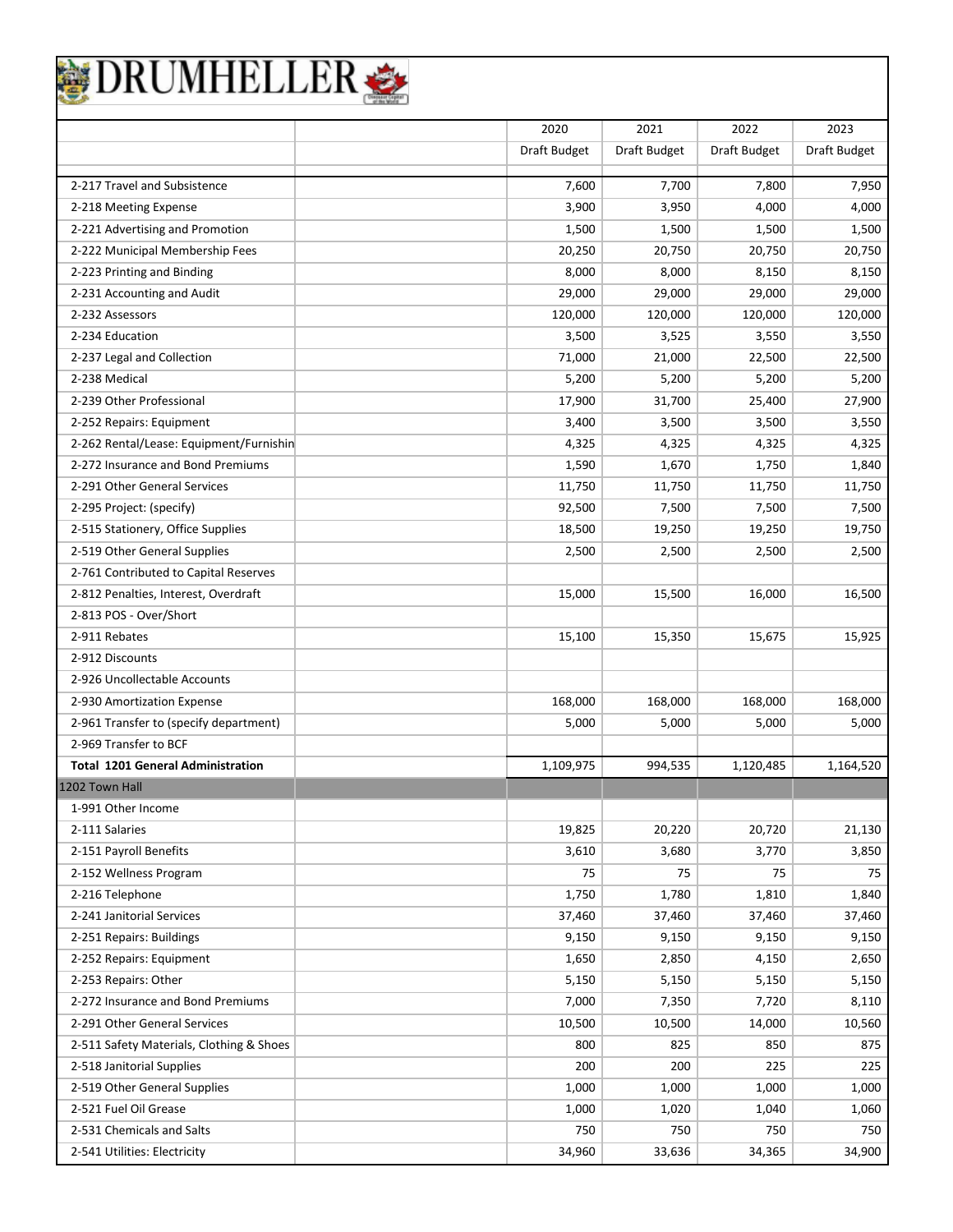|                                             | 2020         | 2021         | 2022         | 2023         |
|---------------------------------------------|--------------|--------------|--------------|--------------|
|                                             | Draft Budget | Draft Budget | Draft Budget | Draft Budget |
| 2-542 Utilities: Gas                        |              |              |              |              |
|                                             | 21,340       | 23,270       | 25,035       | 25,465       |
| 2-543 Utilities: Water and Sewer            | 2,000        | 2,040        | 2,080        | 2,120        |
| Total 1202 Town Hall                        | 158,220      | 160,956      | 169,350      | 166,370      |
| 1203 Computer Services<br>1-451 Custom Work |              |              |              |              |
|                                             |              |              |              |              |
| 1-961 Transfer from (specify department)    | (1,200)      | (1,200)      | (1,200)      | (1,200)      |
| 1-963 Transfer from (specify department)    | (8,000)      | (8,000)      | (8,000)      | (8,000)      |
| 1-964 Transfer from (specify department)    | (8,000)      | (8,000)      | (8,000)      | (8,000)      |
| 1-991 Other Income                          |              |              |              |              |
| 2-226 Internet                              | 25,280       | 25,650       | 25,650       | 26,070       |
| 2-227 Software and Upgrades                 | 78,910       | 82,565       | 84,200       | 84,625       |
| 2-234 Education                             | 6,500        | 6,000        | 6,000        | 6,000        |
| 2-252 Repairs: Equipment                    | 11,700       | 11,700       | 11,700       | 11,700       |
| 2-275 Software Support/Upgrades             | 107,110      | 107,960      | 107,960      | 107,960      |
| 2-515 Stationery, Office Supplies           | 2,000        | 2,000        | 2,000        | 2,000        |
| 2-519 Other General Supplies                | 19,000       | 25,500       | 21,500       | 20,000       |
| <b>Total 1203 Computer Services</b>         | 233,300      | 244,175      | 241,810      | 241,155      |
| 1204 Communications/Public Relations        |              |              |              |              |
| 1-991 Other Income                          |              |              |              |              |
| 2-111 Salaries                              | 70,755       | 72,170       | 73,970       | 75,450       |
| 2-151 Payroll Benefits                      | 17,750       | 18,010       | 18,340       | 18,610       |
| 2-152 Wellness Program                      | 500          | 500          | 500          | 500          |
| 2-214 Conventions/Registrations             | 1,600        | 1,600        | 1,600        | 1,600        |
| 2-216 Telephone                             | 1,550        | 565          | 580          | 1,595        |
| 2-217 Travel and Subsistence                | 1,200        | 1,200        | 1,300        | 1,300        |
| 2-218 Meeting Expense                       | 300          | 300          | 300          | 300          |
| 2-221 Advertising and Promotion             | 29,145       | 32,000       | 32,500       | 33,000       |
| 2-222 Municipal Membership Fees             |              |              |              |              |
| 2-223 Printing and Binding                  |              |              |              |              |
| 2-234 Education                             | 1,000        | 1,050        | 1,100        | 1,100        |
| 2-239 Other Professional                    |              |              |              |              |
| 2-275 Software Support/Upgrades             | 15,650       | 15,840       | 15,840       | 15,840       |
| 2-295 Project: (specify)                    | 6,000        | 6,000        | 6,000        | 6,000        |
| 2-515 Stationery, Office Supplies           | 500          | 500          | 500          | 500          |
| 2-969 Transfer to BCF                       |              |              |              |              |
| Total 1204 Communications/Public Rela       | 145,950      | 149,735      | 152,530      | 155,795      |
| 2101 Police Services                        |              |              |              |              |
| 1-432 Sale of Information                   | (11, 300)    | (12, 300)    | (12,500)     | (12,800)     |
| 1-531 Fines: Own                            | (140,000)    | (141,500)    | (142,000)    | (142, 500)   |
| 1-843 Conditional Programs                  | (364, 232)   | (364, 232)   | (364, 232)   | (364, 232)   |
| 1-961 Transfer from (specify department)    | (5,000)      | (5,000)      | (5,000)      | (5,000)      |
| 1-962 Transfer from (specify department)    | (6,000)      | (6,000)      | (6,000)      | (6,000)      |
| 1-963 Transfer from (specify department)    | (17,000)     | (17,000)     | (17,000)     | (17,000)     |
| 1-964 Transfer from (specify department)    | (1,200)      | (1,200)      | (1,200)      | (1,200)      |
| 1-965 Transfer from (specify department)    | (800)        | (800)        | (800)        | (800)        |
| 1-966 Transfer from (specify department)    | (4,000)      | (4,000)      | (4,000)      | (4,000)      |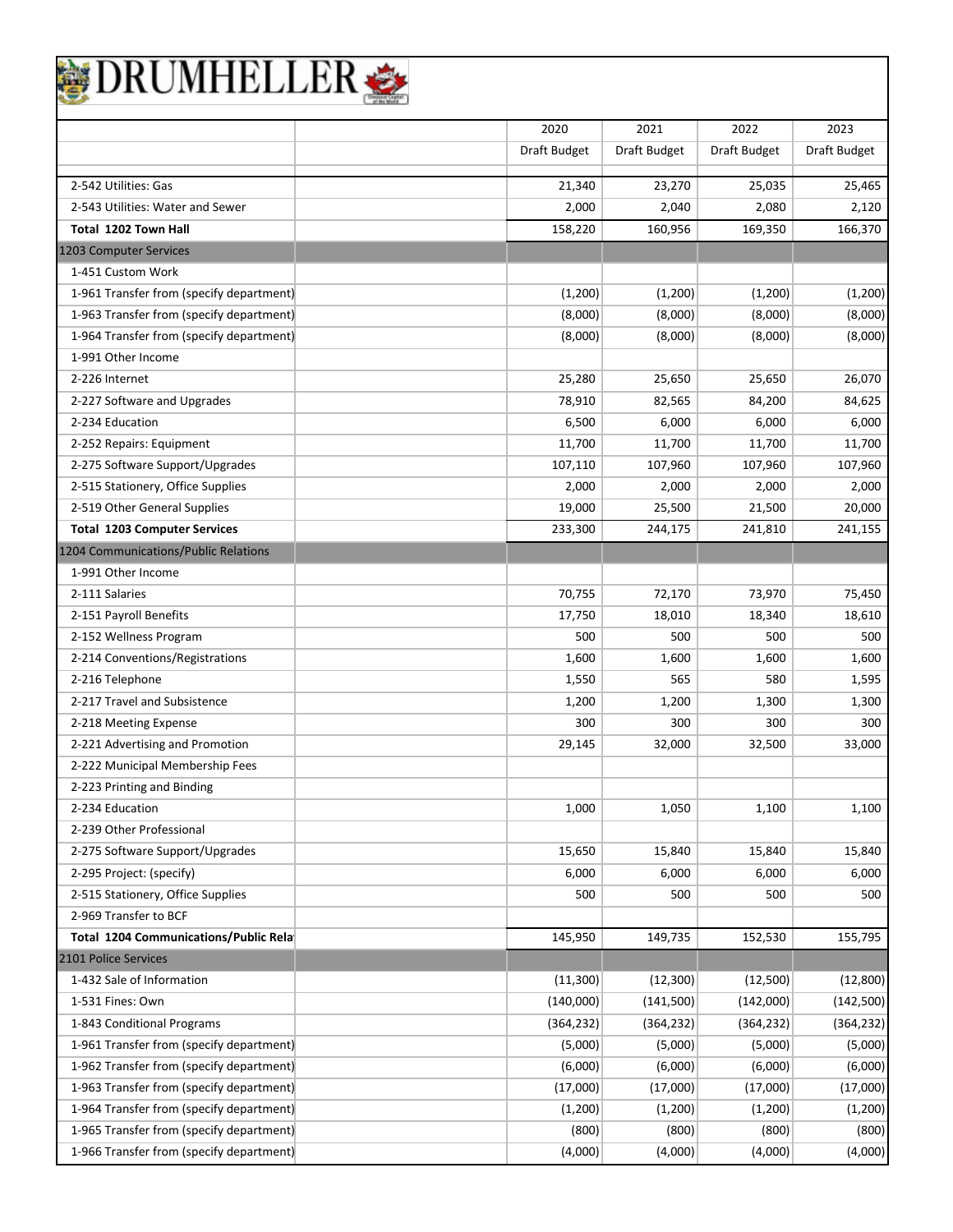|                                            | 2020         | 2021            | 2022            | 2023            |
|--------------------------------------------|--------------|-----------------|-----------------|-----------------|
|                                            | Draft Budget | Draft Budget    | Draft Budget    | Draft Budget    |
| 1-991 Other Income                         |              |                 |                 |                 |
| 2-111 Salaries                             | 291,400      | 296,960         | 304,040         | 309,850         |
| 2-151 Payroll Benefits                     | 65,550       | 66,560          | 67,850          | 68,910          |
| 2-152 Wellness Program                     | 1,500        | 1,500           | 1,500           | 1,500           |
| 2-212 Communication System                 | 3,400        | 3,400           | 3,400           | 3,400           |
| 2-214 Conventions/Registrations            | 250          | 250             | 250             | 250             |
| 2-215 Postage                              | 100          | 100             | 100             | 100             |
| 2-216 Telephone                            | 2,150        | 3,190           | 3,230           | 3,270           |
| 2-217 Travel and Subsistence               | 1,500        | 3,000           | 3,100           | 3,125           |
| 2-222 Municipal Membership Fees            | 125          | 125             | 125             | 125             |
| 2-227 Software and Upgrades                |              |                 |                 |                 |
| 2-234 Education                            | 750          | 1,750           | 1,750           | 1,750           |
| 2-239 Other Professional                   |              |                 |                 |                 |
| 2-252 Repairs: Equipment                   | 2,600        | 3,800           | 3,800           | 3,800           |
| 2-272 Insurance and Bond Premiums          | 4,960        | 5,210           | 5,470           | 5,740           |
| 2-275 Software Support/Upgrades            | 2,800        | 2,825           | 2,825           | 2,875           |
| 2-291 Other General Services               |              | 325             | 325             | 325             |
| 2-333 Police Services                      | 1,340,745    | 1,355,685       | 1,359,560       | 1,364,000       |
| 2-511 Safety Materials, Clothing & Shoes   | 3,250        | 3,250           | 3,250           | 3,250           |
| 2-515 Stationery, Office Supplies          | 1,800        | 1,800           | 1,800           | 1,800           |
| 2-519 Other General Supplies               | 750          | 750             | 750             | 750             |
| 2-521 Fuel Oil Grease                      | 8,000        | 8,160           | 8,320           | 8,490           |
| 2-771 Grant: (specify) individuals, commu  | 1,200        | 1,200           | 1,000           | 1,000           |
| 2-926 Uncollectable Accounts               |              |                 |                 |                 |
| 2-930 Amortization Expense                 | 35,000       | 35,000          | 35,000          | 35,000          |
| 2-969 Transfer to BCF                      |              |                 |                 |                 |
| <b>Total 2101 Police Services</b>          | 1,218,298    | 1,242,808       | 1,254,713       | 1,265,778       |
| 2301 Fire Protection                       |              |                 |                 |                 |
| 1-351 (specify) [fire, road, utility, etc] | (1,500)      | (1,500)         | (1,500)         | (1,500)         |
| 1-431 Sale of Service                      | (28,000)     | (28,000)        | (29,000)        | (29,000)        |
| 1-461 Fire                                 | (2,500)      | (500)           | (500)           | (500)           |
| 1-591 Gifts/General Donations              |              |                 |                 |                 |
| 1-991 Other Income                         |              |                 |                 |                 |
| 2-111 Salaries                             | 198,985      | 202,970         | 208,050         | 212,210         |
| 2-151 Payroll Benefits                     | 22,860       | 23,580          | 24,500          | 25,260          |
| 2-152 Wellness Program                     |              |                 |                 |                 |
| 2-212 Communication System                 | 11,225       | 11,225          | 11,225          | 11,225          |
|                                            | 250          | 250             | 250             | 250             |
| 2-215 Postage<br>2-216 Telephone           | 7,000        | 7,090           |                 |                 |
| 2-217 Travel and Subsistence               | 1,800        | 1,800           | 7,180           | 7,270           |
|                                            |              |                 | 1,800           | 1,800           |
| 2-222 Municipal Membership Fees            | 4,000        | 4,020           | 4,050           | 4,100           |
| 2-234 Education                            | 5,500        | 5,500           | 5,500           | 5,500           |
| 2-241 Janitorial Services                  | 3,600        | 3,600           | 3,600           | 3,600           |
| 2-249 Contracted Service (Specify)         | 20,275       | 20,915<br>4,200 | 21,552<br>4,200 | 22,190<br>4,200 |
| 2-251 Repairs: Buildings                   | 12,900       |                 |                 |                 |

2-252 Repairs: Equipment 14,000 13,750 14,000 14,000 14,000 14,000 14,000 14,000 14,000 14,000 14,000 14,000 1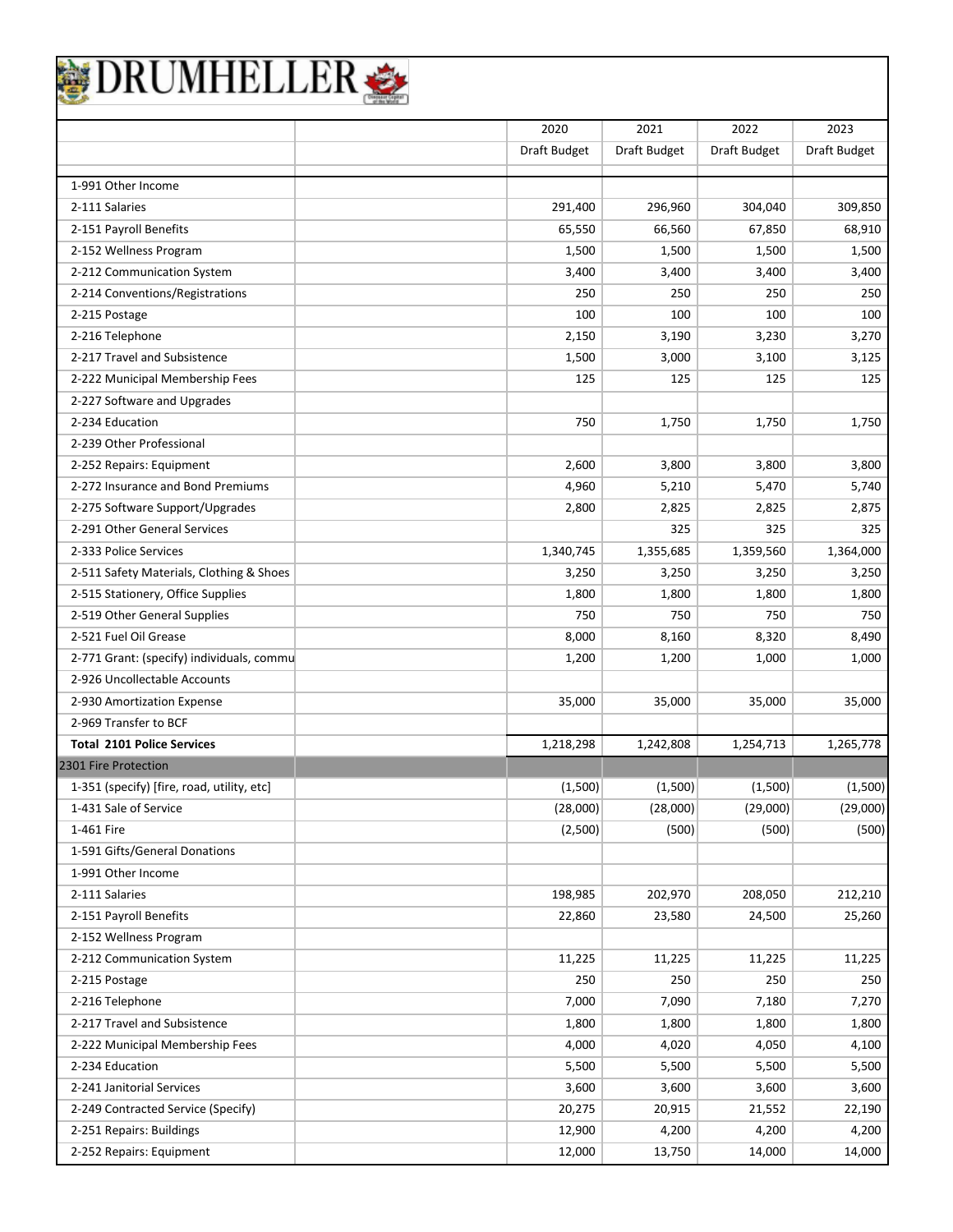| JRUMHELLEI                               |              |              |              |              |
|------------------------------------------|--------------|--------------|--------------|--------------|
|                                          | 2020         | 2021         | 2022         | 2023         |
|                                          | Draft Budget | Draft Budget | Draft Budget | Draft Budget |
| 2-253 Repairs: Other                     | 2,250        | 2,250        | 2,250        | 2,250        |
| 2-272 Insurance and Bond Premiums        | 26,750       | 28,090       | 29,490       | 30,960       |
| 2-291 Other General Services             | 11,080       | 9,330        | 11,115       | 9,330        |
| 2-511 Safety Materials, Clothing & Shoes | 10,000       | 12,000       | 12,000       | 12,000       |
| 2-519 Other General Supplies             | 7,150        | 7,150        | 7,300        | 7,300        |
| 2-521 Fuel Oil Grease                    | 6,000        | 6,120        | 6,240        | 6,370        |
| 2-524 Consumable, Small Tools            | 1,000        | 1,000        | 1,000        | 1,000        |
| 2-541 Utilities: Electricity             | 13,970       | 13,365       | 13,400       | 13,435       |
| 2-542 Utilities: Gas                     | 12,545       | 13,515       | 14,405       | 14,640       |
| 2-543 Utilities: Water and Sewer         | 600          | 610          | 620          | 630          |
| 2-926 Uncollectable Accounts             |              |              |              |              |
| 2-930 Amortization Expense               | 98,000       | 98,000       | 98,000       | 98,000       |
| 2-969 Transfer to BCF                    |              |              |              |              |
| <b>Total 2301 Fire Protection</b>        | 457,740      | 460,330      | 470,727      | 476,520      |
| 2401 Disaster Services - Risk Management |              |              |              |              |
| 1-843 Conditional Programs               |              |              |              |              |
| 1-991 Other Income                       |              |              |              |              |
| 2-111 Salaries                           | 27,895       | 28,450       | 29,150       | 29,740       |
| 2-151 Payroll Benefits                   | 5,070        | 5,170        | 5,300        | 5,410        |
| 2-152 Wellness Program                   |              |              |              |              |
| 2-216 Telephone                          | 180          | 180          | 180          | 180          |
| 2-217 Travel and Subsistence             | 1,500        | 1,500        | 1,500        | 1,500        |
| 2-222 Municipal Membership Fees          |              |              |              |              |
| 2-226 Internet                           | 720          | 740          | 760          | 780          |
| 2-234 Education                          | 7,700        | 7,700        | 7,700        | 7,700        |
| 2-239 Other Professional                 |              | 3,000        | 3,100        | 3,100        |
| 2-252 Repairs: Equipment                 |              |              |              |              |
| 2-291 Other General Services             | 250          | 250          | 250          | 250          |
| 2-295 Project: (specify)                 |              |              |              |              |
| 2-519 Other General Supplies             | 4,200        | 4,200        | 4,250        | 4,250        |
| 2-831 Interest                           | 14,600       | 34,400       | 39,315       | 38,490       |
| 2-930 Amortization Expense               |              |              |              |              |
| 2-969 Transfer to BCF                    |              |              |              |              |
| Total 2401 Disaster Services - Risk Mana | 62,115       | 85,590       | 91,505       | 91,400       |
| 2601 Safety Codes - Drumheller           |              |              |              |              |
| 1-431 Sale of Service                    |              |              |              |              |
| 1-521 License (specify)                  | (6, 150)     | (6, 150)     | (6, 150)     | (6, 150)     |
| 1-522 Permits (specify)                  | (25,000)     | (25,500)     | (26,000)     | (27,000)     |
| 1-525 Permits (specify)                  | (47,000)     | (48,000)     | (49,000)     | (50,000)     |
| 1-526 Permits (specify)                  | (4,500)      | (4,500)      | (4,500)      | (4,500)      |
| 1-991 Other Income                       |              |              |              |              |
| 1-993 Gain (Loss) on Disposal of Asset   |              |              |              |              |
| 2-111 Salaries                           | 20,000       | 26,400       | 27,060       | 27,600       |
| 2-151 Payroll Benefits                   | 4,000        | 4,800        | 4,920        | 5,020        |
| 2-152 Wellness Program                   | 200          | 200          | 200          | 200          |
| 2-215 Postage                            | 150          | 150          | 150          | 150          |

⅂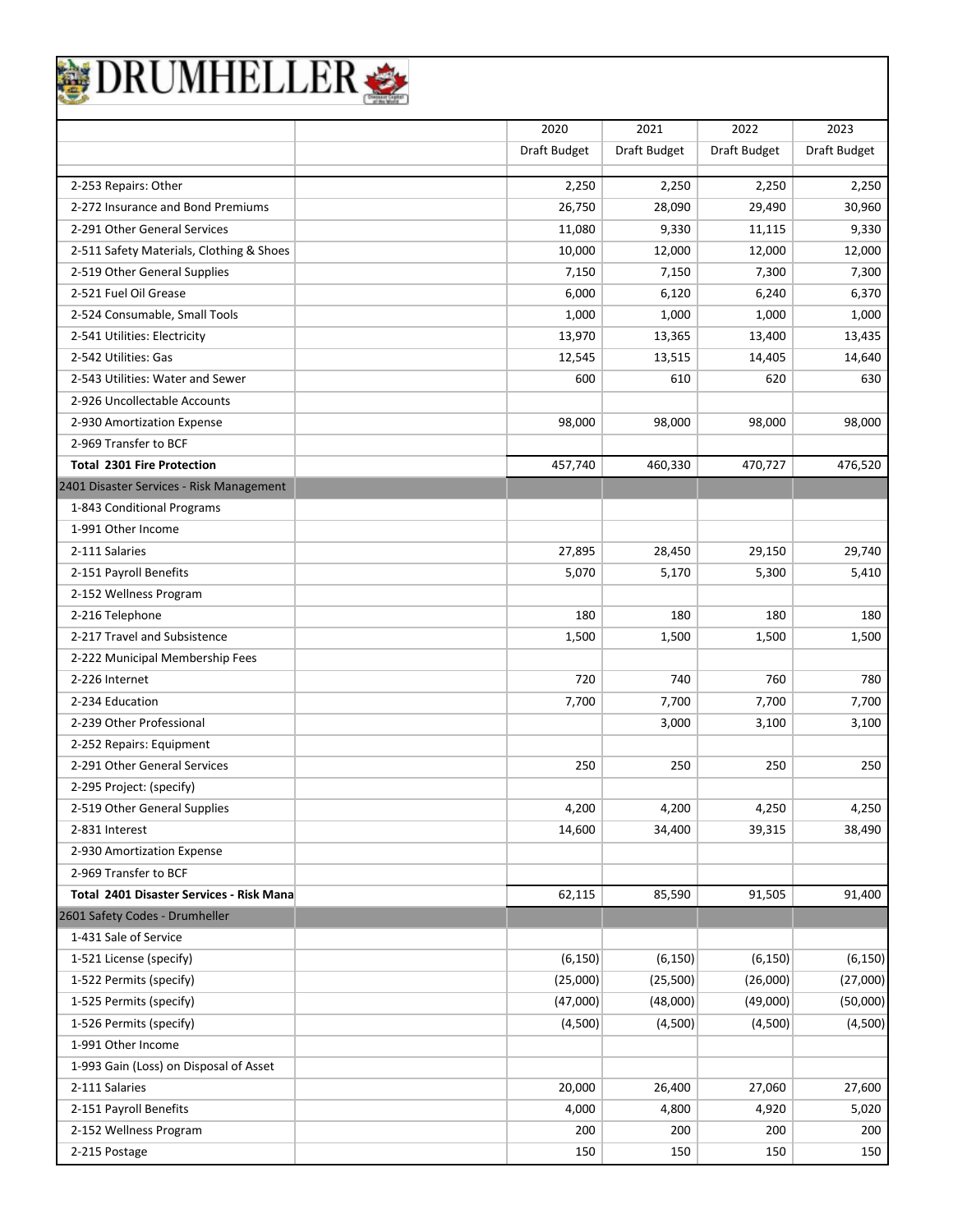|                                        | 2020         | 2021         | 2022         | 2023         |
|----------------------------------------|--------------|--------------|--------------|--------------|
|                                        |              | Draft Budget |              |              |
|                                        | Draft Budget |              | Draft Budget | Draft Budget |
| 2-216 Telephone                        | 500          | 510          | 520          | 530          |
| 2-217 Travel and Subsistence           | 300          | 300          | 300          | 300          |
| 2-222 Municipal Membership Fees        |              |              |              |              |
| 2-223 Printing and Binding             | 800          | 800          | 800          | 800          |
| 2-234 Education                        | 500          | 500          | 500          | 500          |
| 2-239 Other Professional               | 58,500       | 58,900       | 59,950       | 61,350       |
| 2-291 Other General Services           | 200          | 202          | 204          | 206          |
| 2-295 Project: (specify)               | 3,800        | 3,838        | 3,876        | 3,915        |
| 2-515 Stationery, Office Supplies      | 500          | 500          | 500          | 500          |
| 2-930 Amortization Expense             | 1,100        | 1,100        | 1,100        | 1,100        |
| Total 2601 Safety Codes - Drumheller   | 7,900        | 14,050       | 14,430       | 14,521       |
| 2602 Safety Codes - Palliser           |              |              |              |              |
| 1-431 Sale of Service                  | (70, 950)    | (72, 350)    | (73,800)     | (75, 275)    |
| 1-521 License (specify)                |              |              |              |              |
| 1-522 Permits (specify)                |              |              |              |              |
| 1-525 Permits (specify)                |              |              |              |              |
| 1-526 Permits (specify)                |              |              |              |              |
| 1-527 Permits                          |              |              |              |              |
| 1-599 Government Rebates               |              |              |              |              |
| 1-991 Other Income                     |              |              |              |              |
| 2-111 Salaries                         | 56,410       | 63,660       | 65,250       | 66,560       |
| 2-151 Payroll Benefits                 | 11,350       | 11,580       | 11,870       | 12,110       |
| 2-152 Wellness Program                 | 500          | 500          | 500          | 500          |
| 2-214 Conventions/Registrations        | 450          | 450          | 450          | 450          |
| 2-215 Postage                          | 510          | 520          | 520          | 520          |
| 2-216 Telephone                        | 1,300        | 1,320        | 1,340        | 1,360        |
| 2-217 Travel and Subsistence           | 500          | 500          | 500          | 500          |
| 2-223 Printing and Binding             | 1,400        | 1,450        | 1,500        | 1,550        |
| 2-234 Education                        | 275          | 275          | 275          | 275          |
| 2-291 Other General Services           | 500          | 500          | 500          | 500          |
| 2-515 Stationery, Office Supplies      | 500          | 500          | 500          | 500          |
| 2-961 Transfer to (specify department) | 1,200        | 1,200        | 1,200        | 1,200        |
| Total 2602 Safety Codes - Palliser     | 3,945        | 10,105       | 10,605       | 10,750       |
| 2603 Development Permits               |              |              |              |              |
| 1-521 License (specify)                |              |              |              |              |
| 1-523 Permits (specify)                | (13,000)     | (13, 250)    | (13,500)     | (13, 750)    |
| 1-524 Permits (specify)                | (3,500)      | (3,550)      | (3,600)      | (3,675)      |
| 1-991 Other Income                     |              |              |              |              |
| 2-111 Salaries                         | 18,000       | 54,550       | 55,910       | 57,030       |
| 2-151 Payroll Benefits                 | 4,100        | 9,920        | 10,170       | 10,370       |
| 2-152 Wellness Program                 | 500          | 500          | 500          | 500          |
| 2-214 Conventions/Registrations        | 725          | 725          | 725          | 725          |
| 2-215 Postage                          | 500          | 500          | 500          | 500          |
| 2-216 Telephone                        | 525          | 540          | 1,555        | 570          |
| 2-217 Travel and Subsistence           | 1,000        | 1,000        | 1,000        | 1,000        |
| 2-218 Meeting Expense                  | 2,050        | 2,050        | 2,100        | 2,100        |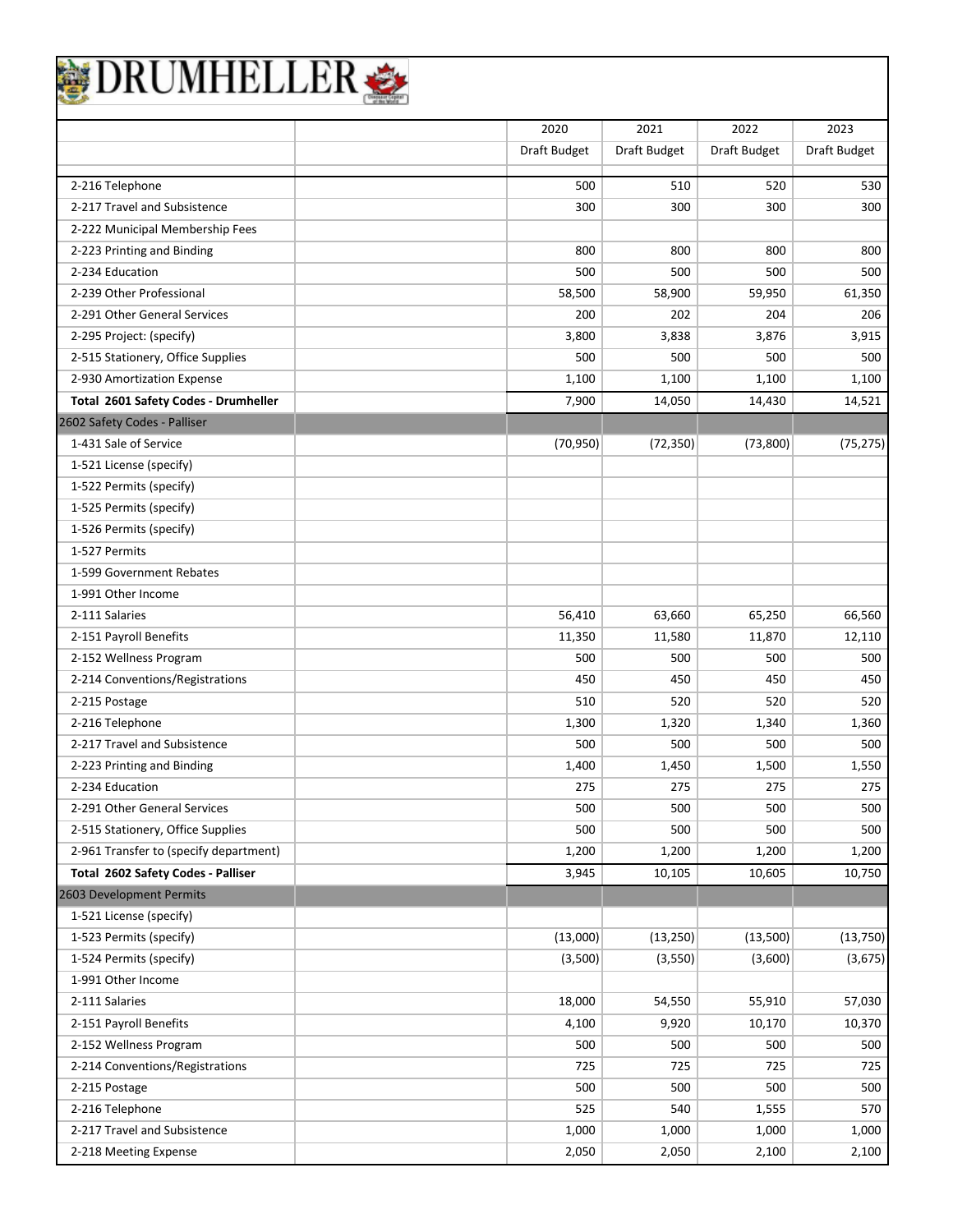| <b>)RUMHELLE</b>                         |              |              |              |              |
|------------------------------------------|--------------|--------------|--------------|--------------|
|                                          | 2020         | 2021         | 2022         | 2023         |
|                                          | Draft Budget | Draft Budget | Draft Budget | Draft Budget |
| 2-221 Advertising and Promotion          | 10,500       | 10,750       | 10,750       | 10,750       |
| 2-222 Municipal Membership Fees          | 425          | 425          | 425          | 425          |
| 2-223 Printing and Binding               | 1,700        | 1,700        | 1,700        | 1,700        |
| 2-234 Education                          | 1,000        | 1,000        | 1,000        | 1,000        |
| 2-291 Other General Services             |              |              |              |              |
| 2-515 Stationery, Office Supplies        | 500          | 500          | 500          | 500          |
| 2-519 Other General Supplies             |              |              |              |              |
| <b>Total 2603 Development Permits</b>    | 25,025       | 67,360       | 69,735       | 69,745       |
| 2610 Animal Control                      |              |              |              |              |
| 1-521 License (specify)                  | (10, 500)    | (10, 650)    | (10,900)     | (11, 150)    |
| 2-215 Postage                            | 500          | 500          | 525          | 525          |
| 2-239 Other Professional                 | 5,000        | 5,000        | 5,000        | 5,000        |
| 2-291 Other General Services             | 2,800        | 2,800        | 2,800        | 2,800        |
| 2-519 Other General Supplies             | 1,000        | 1,000        | 1,000        | 1,000        |
| 2-961 Transfer to (specify department)   | 17,000       | 17,000       | 17,000       | 17,000       |
| <b>Total 2610 Animal Control</b>         | 15,800       | 15,650       | 15,425       | 15,175       |
| 2611 Weed Control                        |              |              |              |              |
| 1-451 Custom Work                        | (10,000)     | (10,000)     | (10,000)     | (10,000)     |
| 1-991 Other Income                       |              |              |              |              |
| 2-111 Salaries                           | 1,630        | 1,660        | 1,700        | 1,730        |
| 2-151 Payroll Benefits                   | 300          | 310          | 320          | 330          |
| 2-215 Postage                            | 500          | 500          | 500          | 500          |
| 2-234 Education                          | 1,000        | 1,000        | 1,000        | 1,000        |
| 2-252 Repairs: Equipment                 | 500          | 500          | 500          | 500          |
| 2-272 Insurance and Bond Premiums        | 850          | 890          | 930          | 980          |
| 2-291 Other General Services             | 20,100       | 24,100       | 24,100       | 24,100       |
| 2-511 Safety Materials, Clothing & Shoes | 200          | 200          | 200          | 200          |
| 2-519 Other General Supplies             | 1,350        | 1,350        | 1,375        | 1,375        |
| 2-521 Fuel Oil Grease                    | 700          | 715          | 730          | 745          |
| 2-531 Chemicals and Salts                |              |              |              |              |
| 2-961 Transfer to (specify department)   | 6,000        | 6,000        | 6,000        | 6,000        |
| <b>Total 2611 Weed Control</b>           | 23,130       | 27,225       | 27,355       | 27,460       |
| 2612 Mosquito Control                    |              |              |              |              |
| 1-991 Other Income                       |              |              |              |              |
| 2-111 Salaries                           | 2,450        | 2,500        | 2,560        | 2,610        |
| 2-151 Payroll Benefits                   | 450          | 460          | 470          | 480          |
| 2-234 Education                          | 1,000        | 1,000        | 1,050        | 1,075        |
| 2-242 Contract: (specify)                | 25,000       | 30,000       | 30,000       | 30,000       |
| 2-252 Repairs: Equipment                 | 650          | 650          | 650          | 650          |
| 2-291 Other General Services             | 300          | 300          | 300          | 300          |
| 2-511 Safety Materials, Clothing & Shoes | 250          | 250          | 250          | 250          |
| 2-519 Other General Supplies             | 350          | 350          | 350          | 350          |
| 2-521 Fuel Oil Grease                    |              |              |              |              |
| 2-531 Chemicals and Salts                | 25,000       | 25,000       | 25,000       | 25,000       |
| <b>Total 2612 Mosquito Control</b>       | 55,450       | 60,510       | 60,630       | 60,715       |
| 3101 Engineering Administration          |              |              |              |              |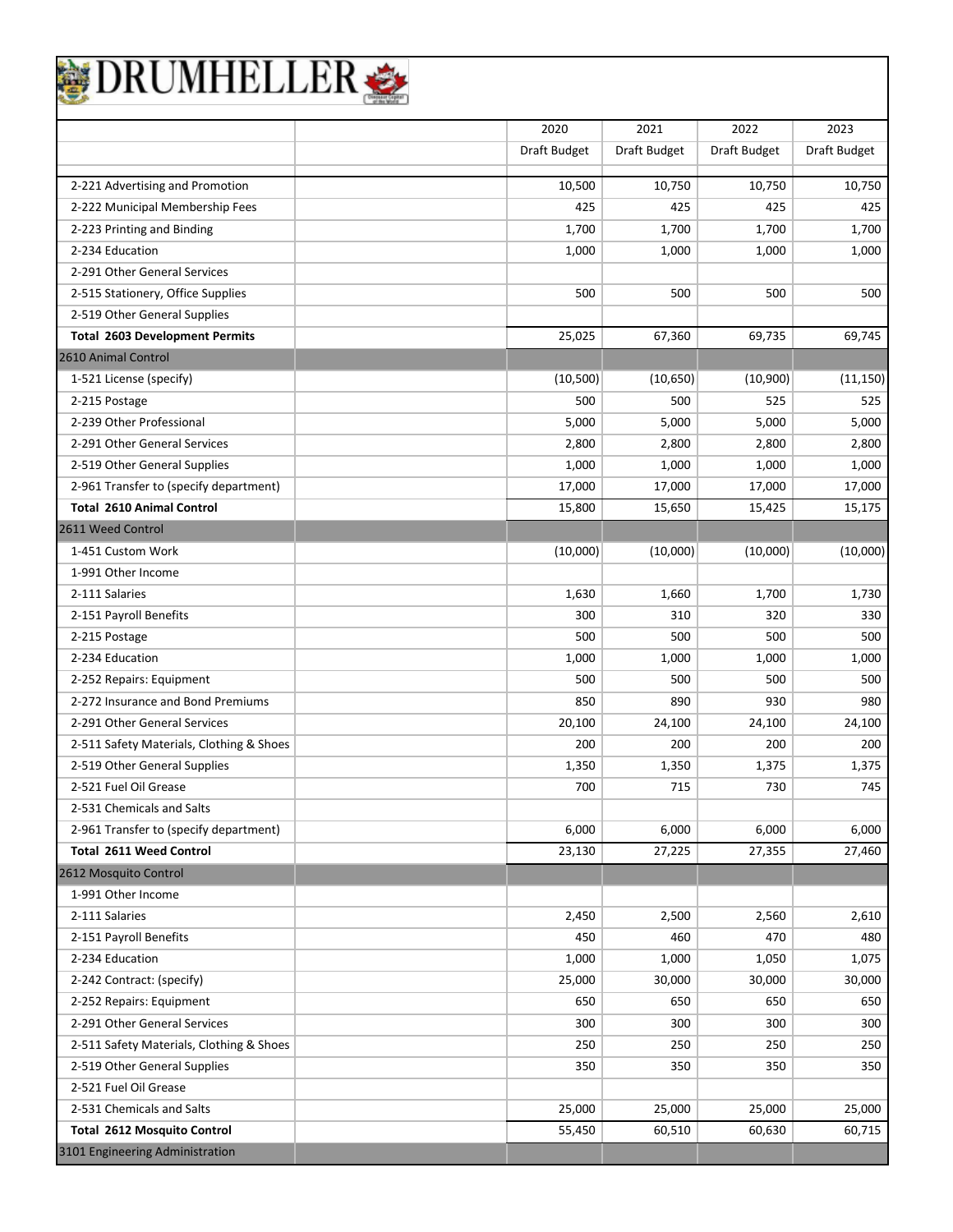| 1-331 Sale to Provincincial Government<br>1-991 Other Income<br>1-993 Gain (Loss) on Disposal of Asset<br>2-111 Salaries<br>2-151 Payroll Benefits<br>2-152 Wellness Program<br>2-212 Communication System<br>2-214 Conventions/Registrations<br>2-215 Postage<br>2-216 Telephone<br>2-217 Travel and Subsistence<br>2-222 Municipal Membership Fees<br>2-223 Printing and Binding<br>2-234 Education<br>2-239 Other Professional<br>2-252 Repairs: Equipment<br>2-291 Other General Services<br>2-515 Stationery, Office Supplies<br>2-519 Other General Supplies<br>2-930 Amortization Expense<br>2-969 Transfer to BCF<br><b>Total 3101 Engineering Administration</b><br>3102 Workshop and Yards<br>1-422 Programs (Taxable)<br>1-451 Custom Work<br>1-991 Other Income<br>2-111 Salaries<br>2-151 Payroll Benefits<br>2-152 Wellness Program<br>2-212 Communication System<br>2-216 Telephone<br>2-223 Printing and Binding | Draft Budget<br>(8,500)<br>373,895<br>73,325<br>1,000<br>12,750<br>1,000<br>750<br>8,500<br>1,500<br>1,225<br>900<br>1,000<br>10,000<br>2,000<br>2,400<br>150<br>205,000 | Draft Budget<br>(8,500)<br>381,370<br>74,685<br>1,000<br>12,950<br>1,000<br>750<br>8,620<br>1,500<br>1,225<br>900<br>1,000<br>10,000<br>2,000<br>2,400<br>150 | Draft Budget<br>(8,500)<br>390,900<br>76,415<br>1,000<br>12,950<br>1,000<br>775<br>8,740<br>1,500<br>1,225<br>900<br>1,000<br>10,000<br>2,000<br>2,400<br>150 | Draft Budget<br>(8,500)<br>398,720<br>77,835<br>1,000<br>12,950<br>1,000<br>775<br>8,860<br>1,500<br>1,225<br>900<br>1,000<br>10,000<br>2,000<br>2,400 |
|----------------------------------------------------------------------------------------------------------------------------------------------------------------------------------------------------------------------------------------------------------------------------------------------------------------------------------------------------------------------------------------------------------------------------------------------------------------------------------------------------------------------------------------------------------------------------------------------------------------------------------------------------------------------------------------------------------------------------------------------------------------------------------------------------------------------------------------------------------------------------------------------------------------------------------|--------------------------------------------------------------------------------------------------------------------------------------------------------------------------|---------------------------------------------------------------------------------------------------------------------------------------------------------------|---------------------------------------------------------------------------------------------------------------------------------------------------------------|--------------------------------------------------------------------------------------------------------------------------------------------------------|
|                                                                                                                                                                                                                                                                                                                                                                                                                                                                                                                                                                                                                                                                                                                                                                                                                                                                                                                                  |                                                                                                                                                                          |                                                                                                                                                               |                                                                                                                                                               |                                                                                                                                                        |
|                                                                                                                                                                                                                                                                                                                                                                                                                                                                                                                                                                                                                                                                                                                                                                                                                                                                                                                                  |                                                                                                                                                                          |                                                                                                                                                               |                                                                                                                                                               |                                                                                                                                                        |
|                                                                                                                                                                                                                                                                                                                                                                                                                                                                                                                                                                                                                                                                                                                                                                                                                                                                                                                                  |                                                                                                                                                                          |                                                                                                                                                               |                                                                                                                                                               |                                                                                                                                                        |
|                                                                                                                                                                                                                                                                                                                                                                                                                                                                                                                                                                                                                                                                                                                                                                                                                                                                                                                                  |                                                                                                                                                                          |                                                                                                                                                               |                                                                                                                                                               |                                                                                                                                                        |
|                                                                                                                                                                                                                                                                                                                                                                                                                                                                                                                                                                                                                                                                                                                                                                                                                                                                                                                                  |                                                                                                                                                                          |                                                                                                                                                               |                                                                                                                                                               |                                                                                                                                                        |
|                                                                                                                                                                                                                                                                                                                                                                                                                                                                                                                                                                                                                                                                                                                                                                                                                                                                                                                                  |                                                                                                                                                                          |                                                                                                                                                               |                                                                                                                                                               |                                                                                                                                                        |
|                                                                                                                                                                                                                                                                                                                                                                                                                                                                                                                                                                                                                                                                                                                                                                                                                                                                                                                                  |                                                                                                                                                                          |                                                                                                                                                               |                                                                                                                                                               |                                                                                                                                                        |
|                                                                                                                                                                                                                                                                                                                                                                                                                                                                                                                                                                                                                                                                                                                                                                                                                                                                                                                                  |                                                                                                                                                                          |                                                                                                                                                               |                                                                                                                                                               |                                                                                                                                                        |
|                                                                                                                                                                                                                                                                                                                                                                                                                                                                                                                                                                                                                                                                                                                                                                                                                                                                                                                                  |                                                                                                                                                                          |                                                                                                                                                               |                                                                                                                                                               |                                                                                                                                                        |
|                                                                                                                                                                                                                                                                                                                                                                                                                                                                                                                                                                                                                                                                                                                                                                                                                                                                                                                                  |                                                                                                                                                                          |                                                                                                                                                               |                                                                                                                                                               |                                                                                                                                                        |
|                                                                                                                                                                                                                                                                                                                                                                                                                                                                                                                                                                                                                                                                                                                                                                                                                                                                                                                                  |                                                                                                                                                                          |                                                                                                                                                               |                                                                                                                                                               |                                                                                                                                                        |
|                                                                                                                                                                                                                                                                                                                                                                                                                                                                                                                                                                                                                                                                                                                                                                                                                                                                                                                                  |                                                                                                                                                                          |                                                                                                                                                               |                                                                                                                                                               |                                                                                                                                                        |
|                                                                                                                                                                                                                                                                                                                                                                                                                                                                                                                                                                                                                                                                                                                                                                                                                                                                                                                                  |                                                                                                                                                                          |                                                                                                                                                               |                                                                                                                                                               |                                                                                                                                                        |
|                                                                                                                                                                                                                                                                                                                                                                                                                                                                                                                                                                                                                                                                                                                                                                                                                                                                                                                                  |                                                                                                                                                                          |                                                                                                                                                               |                                                                                                                                                               |                                                                                                                                                        |
|                                                                                                                                                                                                                                                                                                                                                                                                                                                                                                                                                                                                                                                                                                                                                                                                                                                                                                                                  |                                                                                                                                                                          |                                                                                                                                                               |                                                                                                                                                               |                                                                                                                                                        |
|                                                                                                                                                                                                                                                                                                                                                                                                                                                                                                                                                                                                                                                                                                                                                                                                                                                                                                                                  |                                                                                                                                                                          |                                                                                                                                                               |                                                                                                                                                               |                                                                                                                                                        |
|                                                                                                                                                                                                                                                                                                                                                                                                                                                                                                                                                                                                                                                                                                                                                                                                                                                                                                                                  |                                                                                                                                                                          |                                                                                                                                                               |                                                                                                                                                               |                                                                                                                                                        |
|                                                                                                                                                                                                                                                                                                                                                                                                                                                                                                                                                                                                                                                                                                                                                                                                                                                                                                                                  |                                                                                                                                                                          |                                                                                                                                                               |                                                                                                                                                               |                                                                                                                                                        |
|                                                                                                                                                                                                                                                                                                                                                                                                                                                                                                                                                                                                                                                                                                                                                                                                                                                                                                                                  |                                                                                                                                                                          |                                                                                                                                                               |                                                                                                                                                               |                                                                                                                                                        |
|                                                                                                                                                                                                                                                                                                                                                                                                                                                                                                                                                                                                                                                                                                                                                                                                                                                                                                                                  |                                                                                                                                                                          |                                                                                                                                                               |                                                                                                                                                               | 150                                                                                                                                                    |
|                                                                                                                                                                                                                                                                                                                                                                                                                                                                                                                                                                                                                                                                                                                                                                                                                                                                                                                                  |                                                                                                                                                                          | 215,000                                                                                                                                                       | 215,000                                                                                                                                                       | 215,000                                                                                                                                                |
|                                                                                                                                                                                                                                                                                                                                                                                                                                                                                                                                                                                                                                                                                                                                                                                                                                                                                                                                  |                                                                                                                                                                          |                                                                                                                                                               |                                                                                                                                                               |                                                                                                                                                        |
|                                                                                                                                                                                                                                                                                                                                                                                                                                                                                                                                                                                                                                                                                                                                                                                                                                                                                                                                  | 686,895                                                                                                                                                                  | 706,050                                                                                                                                                       | 717,455                                                                                                                                                       | 726,815                                                                                                                                                |
|                                                                                                                                                                                                                                                                                                                                                                                                                                                                                                                                                                                                                                                                                                                                                                                                                                                                                                                                  |                                                                                                                                                                          |                                                                                                                                                               |                                                                                                                                                               |                                                                                                                                                        |
|                                                                                                                                                                                                                                                                                                                                                                                                                                                                                                                                                                                                                                                                                                                                                                                                                                                                                                                                  | (1,200)                                                                                                                                                                  | (1,200)                                                                                                                                                       | (1,200)                                                                                                                                                       | (1,200)                                                                                                                                                |
|                                                                                                                                                                                                                                                                                                                                                                                                                                                                                                                                                                                                                                                                                                                                                                                                                                                                                                                                  | (500)                                                                                                                                                                    | (500)                                                                                                                                                         | (500)                                                                                                                                                         | (500)                                                                                                                                                  |
|                                                                                                                                                                                                                                                                                                                                                                                                                                                                                                                                                                                                                                                                                                                                                                                                                                                                                                                                  |                                                                                                                                                                          |                                                                                                                                                               |                                                                                                                                                               |                                                                                                                                                        |
|                                                                                                                                                                                                                                                                                                                                                                                                                                                                                                                                                                                                                                                                                                                                                                                                                                                                                                                                  | 94,705                                                                                                                                                                   | 96,600                                                                                                                                                        | 99,020                                                                                                                                                        | 101,000                                                                                                                                                |
|                                                                                                                                                                                                                                                                                                                                                                                                                                                                                                                                                                                                                                                                                                                                                                                                                                                                                                                                  | 17,230                                                                                                                                                                   | 17,570                                                                                                                                                        | 18,010                                                                                                                                                        | 18,370                                                                                                                                                 |
|                                                                                                                                                                                                                                                                                                                                                                                                                                                                                                                                                                                                                                                                                                                                                                                                                                                                                                                                  | 500                                                                                                                                                                      | 500                                                                                                                                                           | 500                                                                                                                                                           | 500                                                                                                                                                    |
|                                                                                                                                                                                                                                                                                                                                                                                                                                                                                                                                                                                                                                                                                                                                                                                                                                                                                                                                  |                                                                                                                                                                          |                                                                                                                                                               |                                                                                                                                                               |                                                                                                                                                        |
|                                                                                                                                                                                                                                                                                                                                                                                                                                                                                                                                                                                                                                                                                                                                                                                                                                                                                                                                  | 1,400                                                                                                                                                                    | 1,425                                                                                                                                                         | 1,450                                                                                                                                                         | 1,475                                                                                                                                                  |
|                                                                                                                                                                                                                                                                                                                                                                                                                                                                                                                                                                                                                                                                                                                                                                                                                                                                                                                                  |                                                                                                                                                                          |                                                                                                                                                               |                                                                                                                                                               |                                                                                                                                                        |
| 2-234 Education                                                                                                                                                                                                                                                                                                                                                                                                                                                                                                                                                                                                                                                                                                                                                                                                                                                                                                                  | 1,500                                                                                                                                                                    | 1,500                                                                                                                                                         | 1,500                                                                                                                                                         | 1,500                                                                                                                                                  |
| 2-241 Janitorial Services                                                                                                                                                                                                                                                                                                                                                                                                                                                                                                                                                                                                                                                                                                                                                                                                                                                                                                        | 5,150                                                                                                                                                                    | 5,150                                                                                                                                                         | 5,150                                                                                                                                                         | 5,150                                                                                                                                                  |
| 2-251 Repairs: Buildings                                                                                                                                                                                                                                                                                                                                                                                                                                                                                                                                                                                                                                                                                                                                                                                                                                                                                                         | 8,050                                                                                                                                                                    | 8,050                                                                                                                                                         | 8,050                                                                                                                                                         | 8,050                                                                                                                                                  |
| 2-252 Repairs: Equipment                                                                                                                                                                                                                                                                                                                                                                                                                                                                                                                                                                                                                                                                                                                                                                                                                                                                                                         | 12,000                                                                                                                                                                   | 12,000                                                                                                                                                        | 12,000                                                                                                                                                        | 12,000                                                                                                                                                 |
| 2-253 Repairs: Other                                                                                                                                                                                                                                                                                                                                                                                                                                                                                                                                                                                                                                                                                                                                                                                                                                                                                                             | 5,000                                                                                                                                                                    | 5,000                                                                                                                                                         | 5,000                                                                                                                                                         | 5,000                                                                                                                                                  |
| 2-254 Repairs: Structures                                                                                                                                                                                                                                                                                                                                                                                                                                                                                                                                                                                                                                                                                                                                                                                                                                                                                                        | 700                                                                                                                                                                      | 1,200                                                                                                                                                         | 1,200                                                                                                                                                         | 1,200                                                                                                                                                  |
| 2-272 Insurance and Bond Premiums                                                                                                                                                                                                                                                                                                                                                                                                                                                                                                                                                                                                                                                                                                                                                                                                                                                                                                | 20,580                                                                                                                                                                   | 21,610                                                                                                                                                        | 22,690                                                                                                                                                        | 23,820                                                                                                                                                 |
| 2-291 Other General Services                                                                                                                                                                                                                                                                                                                                                                                                                                                                                                                                                                                                                                                                                                                                                                                                                                                                                                     | 20,700                                                                                                                                                                   | 20,700                                                                                                                                                        | 20,700                                                                                                                                                        | 20,700                                                                                                                                                 |
| 2-511 Safety Materials, Clothing & Shoes                                                                                                                                                                                                                                                                                                                                                                                                                                                                                                                                                                                                                                                                                                                                                                                                                                                                                         | 7,000                                                                                                                                                                    | 7,000                                                                                                                                                         | 7,000                                                                                                                                                         | 7,000                                                                                                                                                  |
| 2-518 Janitorial Supplies                                                                                                                                                                                                                                                                                                                                                                                                                                                                                                                                                                                                                                                                                                                                                                                                                                                                                                        | 1,500                                                                                                                                                                    | 1,500                                                                                                                                                         | 1,500                                                                                                                                                         | 1,500                                                                                                                                                  |
| 2-519 Other General Supplies                                                                                                                                                                                                                                                                                                                                                                                                                                                                                                                                                                                                                                                                                                                                                                                                                                                                                                     | 4,400                                                                                                                                                                    | 5,550                                                                                                                                                         | 5,550                                                                                                                                                         | 5,550                                                                                                                                                  |
| 2-521 Fuel Oil Grease                                                                                                                                                                                                                                                                                                                                                                                                                                                                                                                                                                                                                                                                                                                                                                                                                                                                                                            | 35,000                                                                                                                                                                   | 35,700                                                                                                                                                        | 36,415                                                                                                                                                        | 37,145                                                                                                                                                 |
| 2-524 Consumable, Small Tools                                                                                                                                                                                                                                                                                                                                                                                                                                                                                                                                                                                                                                                                                                                                                                                                                                                                                                    |                                                                                                                                                                          |                                                                                                                                                               | 6,000                                                                                                                                                         | 6,000                                                                                                                                                  |

2-541 Utilities: Electricity **12-541 Utilities: Electricity** 51,255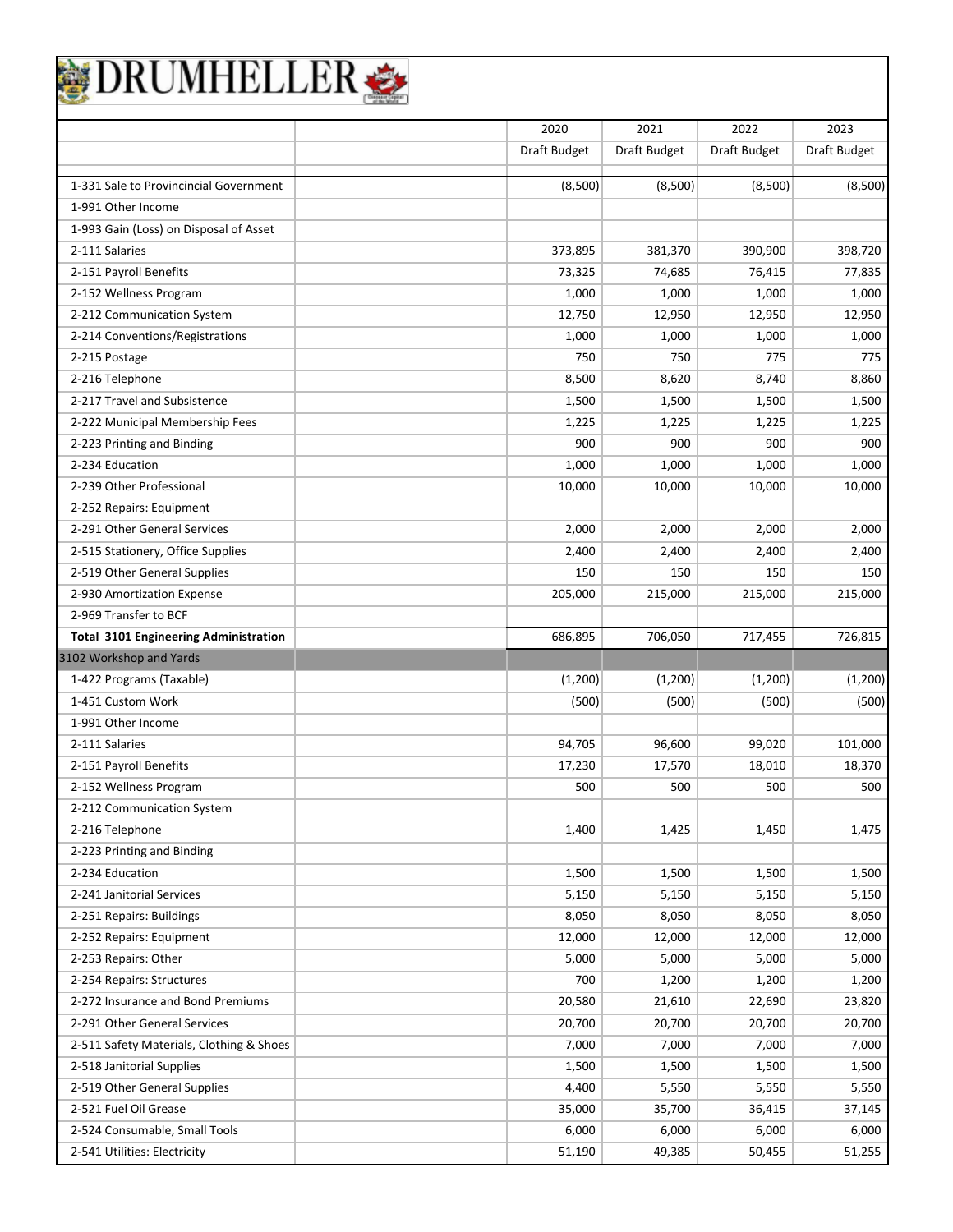|                                                                | 2020         | 2021         | 2022         | 2023         |
|----------------------------------------------------------------|--------------|--------------|--------------|--------------|
|                                                                | Draft Budget | Draft Budget | Draft Budget | Draft Budget |
| 2-542 Utilities: Gas                                           | 33,935       | 36,260       | 38,390       | 38,905       |
| 2-543 Utilities: Water and Sewer                               | 5,600        | 5,710        | 5,825        | 5,945        |
| 2-961 Transfer to (specify department)                         | 4,000        | 4,000        | 4,000        | 4,000        |
| Total 3102 Workshop and Yards                                  | 334,440      | 340,710      | 348,705      | 354,365      |
| 3202 Roads and Streets                                         |              |              |              |              |
| 1-451 Custom Work                                              | (7,500)      | (7,500)      | (7,500)      | (7,500)      |
| 1-991 Other Income                                             |              |              |              |              |
| 1-993 Gain (Loss) on Disposal of Asset                         |              |              |              |              |
| 2-111 Salaries                                                 | 262,385      | 282,400      | 290,710      | 297,530      |
| 2-151 Payroll Benefits                                         | 48,500       | 51,180       | 52,460       | 53,510       |
| 2-152 Wellness Program                                         | 500          | 500          | 500          | 500          |
| 2-215 Postage                                                  |              |              |              |              |
| 2-216 Telephone                                                | 500          | 510          | 520          | 530          |
| 2-242 Contract: (specify)                                      | 41,500       | 41,500       | 41,500       | 41,500       |
| 2-252 Repairs: Equipment                                       | 77,500       | 77,500       | 77,500       | 77,500       |
| 2-254 Repairs: Structures                                      | 99,200       | 86,600       | 99,200       | 99,600       |
| 2-255 Repairs: Capital Reinvestment Prog                       |              |              |              |              |
| 2-272 Insurance and Bond Premiums                              | 15,250       | 16,010       | 16,810       | 17,650       |
| 2-291 Other General Services                                   | 4,700        | 4,400        | 4,400        | 4,400        |
| 2-511 Safety Materials, Clothing & Shoes                       | 1,600        | 1,700        | 1,700        | 1,700        |
| 2-519 Other General Supplies                                   | 6,700        | 6,700        | 6,700        | 6,700        |
| 2-521 Fuel Oil Grease                                          | 40,000       | 40,800       | 41,600       | 42,400       |
| 2-531 Chemicals and Salts                                      | 15,000       | 15,250       | 15,250       | 15,250       |
| 2-535 Sand and Gravel                                          | 63,000       | 63,000       | 63,000       | 63,000       |
| 2-926 Uncollectable Accounts                                   |              |              |              |              |
| 2-930 Amortization Expense                                     | 428,745      | 470,445      | 428,745      | 428,745      |
| 2-993 Loss on Disposal of Asset                                |              |              |              |              |
| <b>Total 3202 Roads and Streets</b>                            | 1,097,580    | 1,150,995    | 1,133,095    | 1,143,015    |
| 3203 Street Lighting                                           |              |              |              |              |
| 1-991 Other Income                                             | (10,000)     | (10,000)     | (10,000)     | (10,000)     |
| 2-111 Salaries                                                 | 575          | 590          | 600          | 610          |
| 2-151 Payroll Benefits                                         | 100          | 100          | 100          | 100          |
| 2-254 Repairs: Structures                                      | 12,700       | 12,700       | 12,700       | 12,700       |
| 2-291 Other General Services                                   | 1,600        | 1,600        | 1,600        | 1,600        |
| 2-519 Other General Supplies                                   | 300          | 300          | 300          | 300          |
|                                                                | 452,995      |              |              |              |
| 2-541 Utilities: Electricity                                   |              | 457,145      | 473,465      | 485,435      |
| <b>Total 3203 Street Lighting</b><br>3204 Traffic Services     | 458,270      | 462,435      | 478,765      | 490,745      |
|                                                                |              |              |              |              |
| 1-991 Other Income                                             | 16,185       |              |              |              |
| 2-111 Salaries                                                 |              | 16,510       | 16,920       | 17,260       |
| 2-151 Payroll Benefits                                         | 2,940        | 3,000        | 3,080        | 3,140        |
| 2-152 Wellness Program                                         | 50           | 50           | 50           | 50           |
| 2-252 Repairs: Equipment                                       | 450          | 450          | 450          | 450          |
| 2-254 Repairs: Structures<br>2-272 Insurance and Bond Premiums | 6,900        | 6,900        | 6,900        | 6,900        |
|                                                                | 30           | 30           | 30           | 30           |
| 2-291 Other General Services                                   | 19,500       | 20,000       | 20,300       | 20,500       |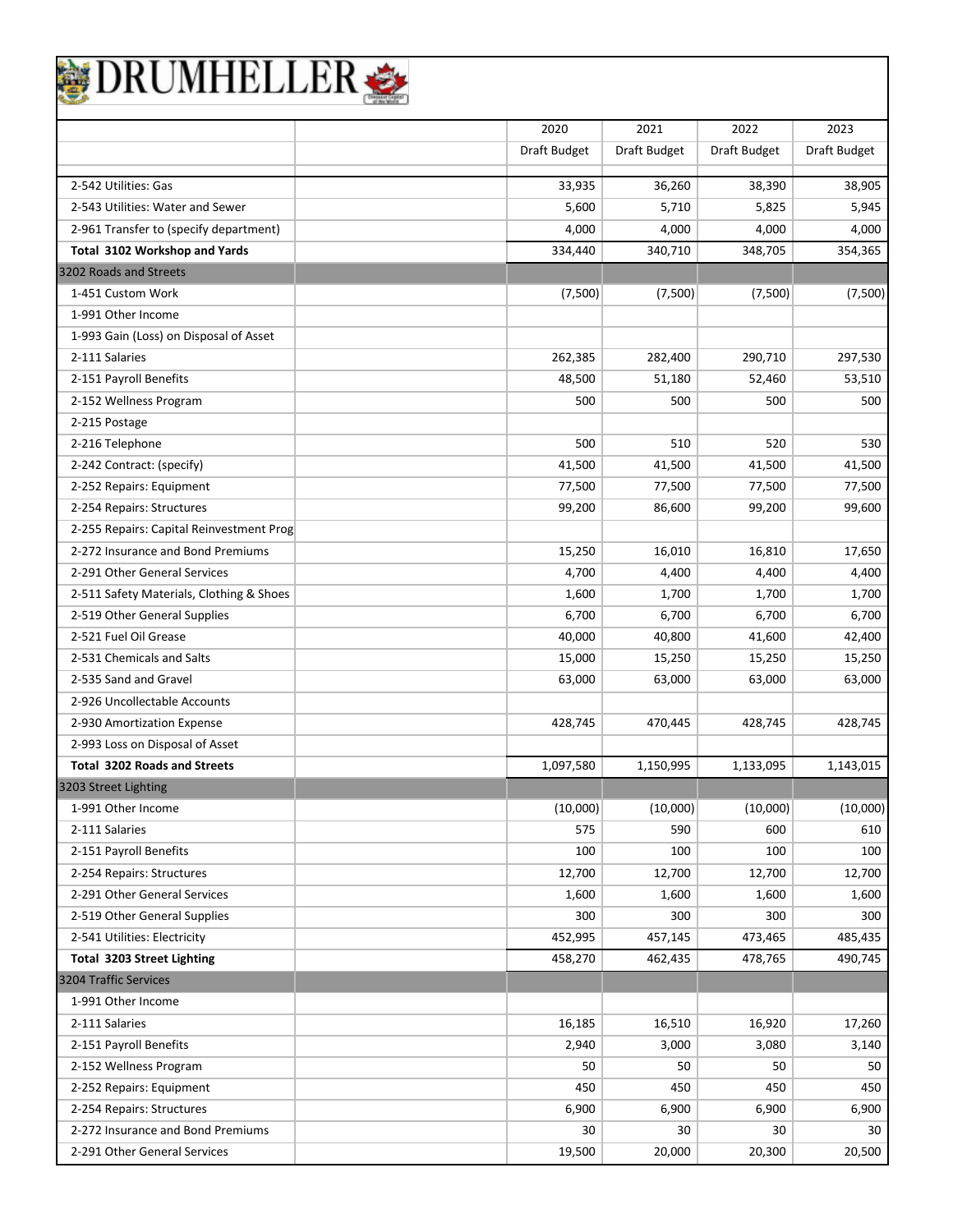| DRUMHELLER                             |              |              |                     |              |
|----------------------------------------|--------------|--------------|---------------------|--------------|
|                                        | 2020         | 2021         | 2022                | 2023         |
|                                        | Draft Budget | Draft Budget | <b>Draft Budget</b> | Draft Budget |
| 2-519 Other General Supplies           | 600          | 600          | 600                 | 600          |
| <b>Total 3204 Traffic Services</b>     | 46,655       | 47,540       | 48,330              | 48,930       |
| 3211 Primary/Secondary Highways        |              |              |                     |              |
| 1-331 Sale to Provincincial Government |              |              |                     |              |
| 2-242 Contract: (specify)              |              |              |                     |              |
| Total 3211 Primary/Secondary Highway!  |              |              |                     |              |
| 3301 Airport                           |              |              |                     |              |
| 1-441 Sale of Utility                  | (27,000)     | (27,000)     | (27,500)            | (27, 500)    |
| 1-569 Rental: Other                    | (3,025)      | (3,025)      | (3,025)             | (3,025)      |
| 1-991 Other Income                     |              |              |                     |              |
| 2-111 Salaries                         | 9,580        | 9,770        | 10,010              | 10,210       |
| 2-151 Payroll Benefits                 | 1,740        | 1,770        | 1,810               | 1,850        |
| 2-212 Communication System             | 200          | 200          | 200                 | 200          |
| 2-216 Telephone                        |              |              |                     |              |
| 2-222 Municipal Membership Fees        | 250          | 250          | 250                 | 250          |
| 2-226 Internet                         | 660          | 665          | 670                 | 675          |
| 2-242 Contract: (specify)              |              |              |                     |              |
| 2-251 Repairs: Buildings               | 2,155        | 2,155        | 2,155               | 2,155        |
| 2-253 Repairs: Other                   | 1,500        | 1,500        | 1,500               | 1,500        |
| 2-254 Repairs: Structures              | 15,200       | 15,200       | 15,200              | 15,200       |
| 2-272 Insurance and Bond Premiums      | 7,440        | 7,810        | 8,200               | 8,610        |
| 2-291 Other General Services           | 14,510       | 14,535       | 14,535              | 14,535       |
| 2-512 Goods for Re-Sale                | 26,000       | 26,000       | 26,675              | 26,675       |
| 2-518 Janitorial Supplies              | 500          | 500          | 500                 | 500          |
| 2-519 Other General Supplies           |              |              |                     |              |
| 2-521 Fuel Oil Grease                  |              |              |                     |              |
| 2-541 Utilities: Electricity           | 5,745        | 5,605        | 5,625               | 5,640        |
| 2-542 Utilities: Gas                   | 1,200        | 1,200        | 1,200               | 1,200        |
| 2-543 Utilities: Water and Sewer       | 250          | 255          | 260                 | 265          |
| 2-812 Penalties, Interest, Overdraft   | 1,500        | 1,525        | 1,550               | 1,575        |
| 2-926 Uncollectable Accounts           |              |              |                     |              |
| 2-930 Amortization Expense             | 66,600       | 66,600       | 66,600              | 66,600       |
| Total 3301 Airport                     | 125,005      | 125,515      | 126,415             | 127,115      |
| 4301 Garbage Collection                |              |              |                     |              |
| 1-441 Sale of Utility                  | (125, 700)   | (125, 700)   | (125,700)           | (125,700)    |
| 1-991 Other Income                     |              |              |                     |              |
| 2-111 Salaries                         | 24,730       | 25,220       | 25,850              | 26,370       |
| 2-151 Payroll Benefits                 | 4,500        | 4,590        | 4,700               | 4,790        |
| 2-214 Conventions/Registrations        | 750          | 750          | 775                 | 775          |
| 2-222 Municipal Membership Fees        | 154,800      | 158,675      | 163,425             | 166,675      |
| 2-239 Other Professional               | 213,900      | 213,900      | 213,900             | 213,900      |
| 2-252 Repairs: Equipment               | 3,000        | 3,000        | 3,000               | 3,000        |
| <b>Total 4301 Garbage Collection</b>   | 275,980      | 280,435      | 285,950             | 289,810      |
| 5101 FCSS Administration               |              |              |                     |              |
| 1-843 Conditional Programs             | (234,050)    | (234,050)    | (234,050)           | (234,050)    |
| 1-991 Other Income                     |              |              |                     |              |
|                                        |              |              |                     |              |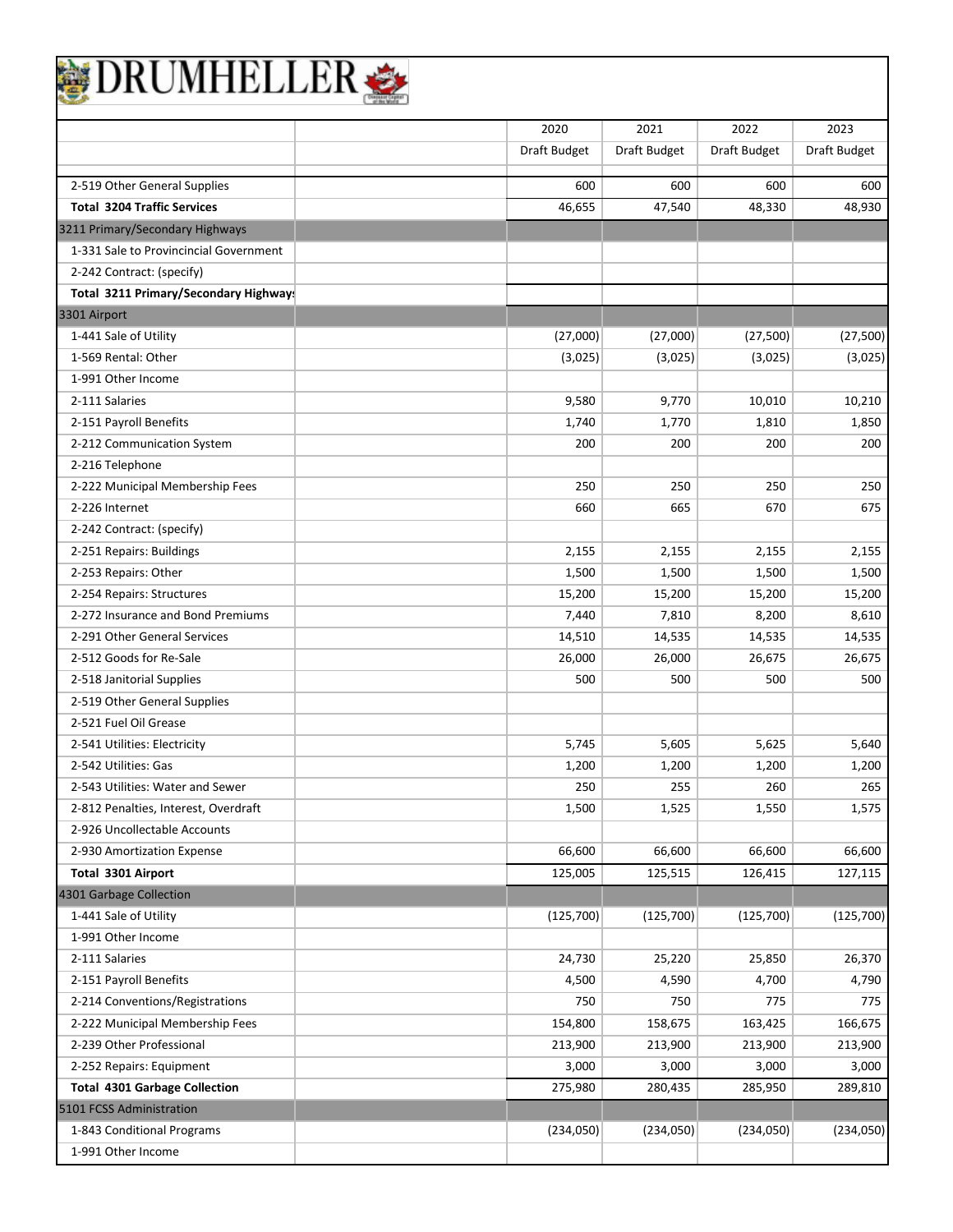| JRUMHELLEI                                       |              |              |              |                   |
|--------------------------------------------------|--------------|--------------|--------------|-------------------|
|                                                  | 2020         | 2021         | 2022         | 2023              |
|                                                  | Draft Budget | Draft Budget | Draft Budget | Draft Budget      |
| 2-111 Salaries                                   | 118,000      | 121,000      | 124,000      | 126,290           |
| 2-151 Payroll Benefits                           | 25,985       | 26,505       | 27,165       | 27,710            |
| 2-152 Wellness Program                           | 1,000        | 1,000        | 1,000        | 1,000             |
| 2-214 Conventions/Registrations                  | 1,325        | 1,325        | 1,325        | 1,325             |
| 2-215 Postage                                    | 150          | 160          | 160          | 160               |
| 2-216 Telephone                                  | 1,850        | 4,940        | 5,970        | 5,000             |
| 2-217 Travel and Subsistence                     | 2,000        | 3,030        | 3,060        | 3,090             |
| 2-221 Advertising and Promotion                  | 1,850        | 1,870        | 1,890        | 1,910             |
| 2-222 Municipal Membership Fees                  | 855          | 1,855        | 1,855        | 1,855             |
| 2-223 Printing and Binding                       | 400          | 400          | 400          | 400               |
| 2-231 Accounting and Audit                       | 1,250        | 1,250        | 1,250        | 1,250             |
| 2-234 Education                                  | 1,200        | 1,210        | 1,230        | 1,250             |
| 2-272 Insurance and Bond Premiums                | 1,500        | 1,510        | 1,520        | 1,530             |
| 2-291 Other General Services                     | 1,580        | 1,580        | 1,580        | 1,580             |
| 2-515 Stationery, Office Supplies                | 375          | 385          | 395          | 400               |
| 2-519 Other General Supplies                     | 820          | 820          | 820          | 820               |
| 2-926 Uncollectable Accounts                     |              |              |              |                   |
| 2-961 Transfer to (specify department)           | 1,200        | 1,200        | 1,200        | 1,200             |
| 2-969 Transfer to BCF                            |              |              |              |                   |
| <b>Total 5101 FCSS Administration</b>            | (72, 710)    | (64, 010)    | (59, 230)    | (57, 280)         |
| 5103 Seniors Services                            |              |              |              |                   |
| 1-991 Other Income                               |              |              |              |                   |
| 2-111 Salaries                                   | 50,820       | 52,830       | 52,830       | 52,830            |
| 2-151 Payroll Benefits                           | 11,220       | 11,445       | 11,730       | 11,965            |
| 2-152 Wellness Program                           | 500          | 500          | 500          | 500               |
| 2-214 Conventions/Registrations                  | 300          | 303          | 306          | 309               |
| 2-215 Postage                                    | 75           | 75           | 75           | 75                |
| 2-216 Telephone                                  | 1,700        | 710          | 720          | 730               |
| 2-217 Travel and Subsistence                     | 500          | 750          | 760          | 775               |
| 2-221 Advertising and Promotion                  | 550          | 725          | 735          | 735               |
| 2-234 Education                                  | 600          | 600          | 605          | 615               |
| 2-291 Other General Services                     | 80           | 80           | 80           | 80                |
| 2-295 Project: (specify)                         | 3,300        | 3,360        | 3,420        | 3,475             |
| 2-296 Project: (specify)                         | 2,000        | 2,020        | 2,040        | 2,060             |
| 2-514 Program Materials                          | 3,050        | 3,839        | 3,878        | 3,917             |
| 2-515 Stationery, Office Supplies                | 500          | 859          | 514          | 873               |
| 2-519 Other General Supplies                     | 200          | 202          | 204          | 206               |
| <b>Total 5103 Seniors Services</b>               | 75,395       | 78,298       | 78,397       | 79,145            |
| 5105 Seasonal FCSS Programs                      |              |              |              |                   |
| 1-421 Programs (Taxable)                         |              |              |              |                   |
|                                                  |              |              |              |                   |
| 1-433 Advertising                                | (6,500)      | (6, 565)     | (6,630)      |                   |
| 1-595 Grants: Individuals/Service Organiza       | (330)        | (330)        | (330)        |                   |
| 1-991 Other Income                               |              |              |              |                   |
| 2-111 Salaries                                   |              |              |              |                   |
| 2-151 Payroll Benefits<br>2-152 Wellness Program |              |              |              | (6, 695)<br>(330) |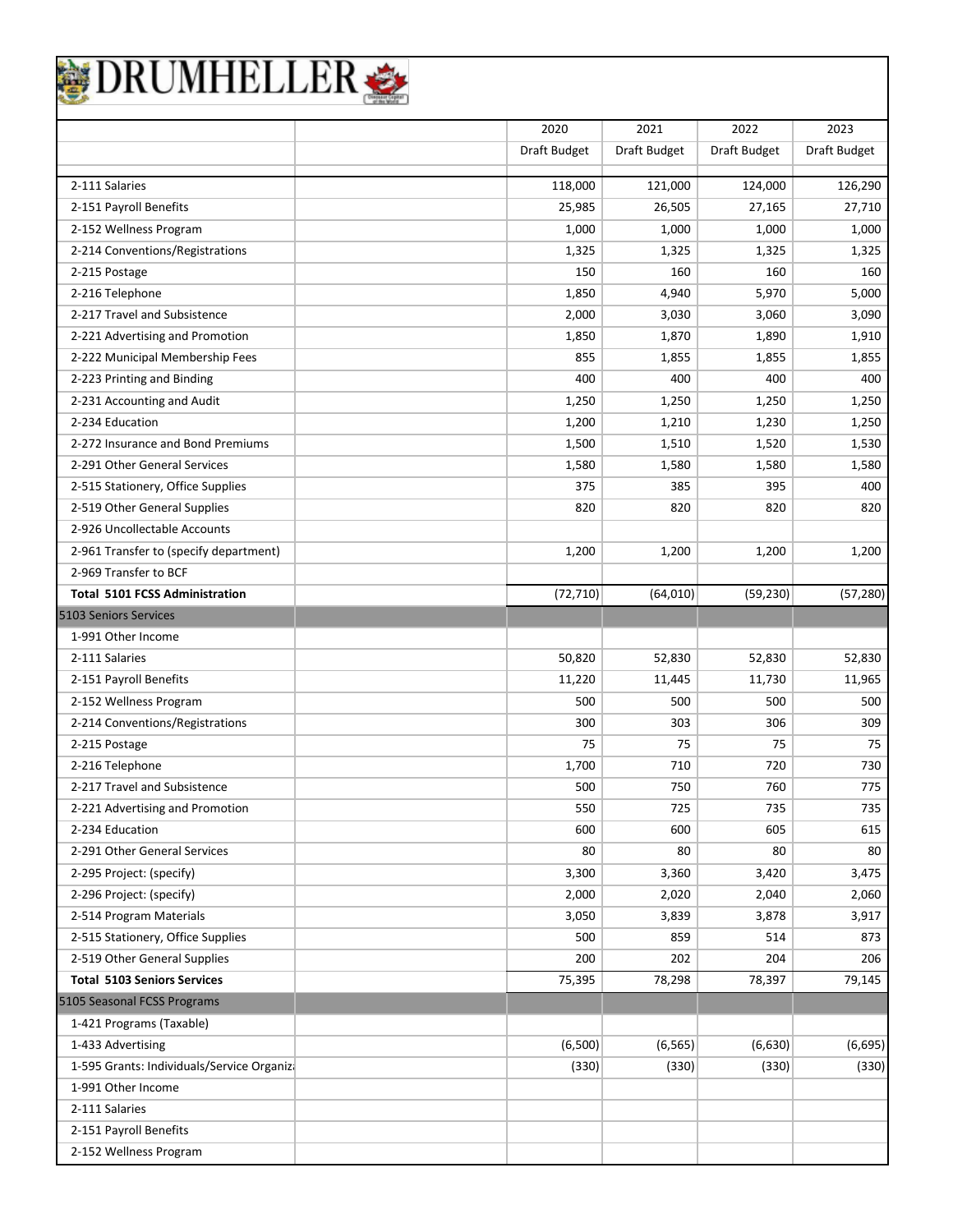|                                           | 2020         | 2021                | 2022         | 2023         |
|-------------------------------------------|--------------|---------------------|--------------|--------------|
|                                           | Draft Budget | <b>Draft Budget</b> | Draft Budget | Draft Budget |
| 2-215 Postage                             |              |                     |              |              |
| 2-217 Travel and Subsistence              | 500          | 505                 | 510          | 515          |
| 2-221 Advertising and Promotion           | 100          | 250                 | 250          | 250          |
| 2-222 Municipal Membership Fees           | 100          |                     |              |              |
| 2-223 Printing and Binding                | 7,910        | 7,990               | 8,070        | 8,150        |
| 2-234 Education                           |              | 4,040               | 4,080        | 4,120        |
| 2-272 Insurance and Bond Premiums         |              |                     |              |              |
| 2-291 Other General Services              |              |                     |              |              |
| 2-295 Project: (specify)                  | 8,550        | 8,255               | 8,340        | 8,420        |
| 2-514 Program Materials                   | 800          | 800                 | 800          | 800          |
| 2-519 Other General Supplies              |              | 300                 | 300          | 300          |
| 2-812 Penalties, Interest, Overdraft      |              |                     |              |              |
| 2-969 Transfer to BCF                     |              |                     |              |              |
| <b>Total 5105 Seasonal FCSS Programs</b>  | 11,130       | 15,245              | 15,390       | 15,530       |
| 5106 Youth Services                       |              |                     |              |              |
| 1-431 Sale of Service                     |              |                     |              |              |
| 1-991 Other Income                        | (31, 405)    |                     |              |              |
| 2-111 Salaries                            | 46,000       |                     |              |              |
| 2-151 Payroll Benefits                    | 5,627        |                     |              |              |
| 2-152 Wellness Program                    |              |                     |              |              |
| 2-216 Telephone                           | 150          |                     |              |              |
| 2-217 Travel and Subsistence              | 70           |                     |              |              |
| 2-234 Education                           |              |                     |              |              |
| 2-291 Other General Services              | 80           |                     |              |              |
| 2-514 Program Materials                   | 16,250       |                     |              |              |
| 2-519 Other General Supplies              |              |                     |              |              |
| 2-926 Uncollectable Accounts              |              |                     |              |              |
| <b>Total 5106 Youth Services</b>          | 36,772       |                     |              |              |
| 5121 Indirect Programs                    |              |                     |              |              |
| 1-991 Other Income                        |              |                     |              |              |
| 2-223 Printing and Binding                |              | 3,100               | 3,100        | 3,100        |
| 2-295 Project: (specify)                  |              |                     |              |              |
| 2-771 Grant: (specify) individuals, commu | 24,000       | 24,000              | 24,000       | 24,000       |
| 2-776 Grant: (specify) individuals, commu |              |                     |              |              |
| <b>Total 5121 Indirect Programs</b>       | 24,000       | 27,100              | 27,100       | 27,100       |
| 5301 Seniors Foundation                   |              |                     |              |              |
| 1-111 Residential                         | (530, 620)   | (530, 620)          | (530, 620)   | (530, 620)   |
| 2-781 Requisition: (specify)              | 530,620      | 530,620             | 530,620      | 530,620      |
| <b>Total 5301 Seniors Foundation</b>      |              |                     |              |              |
| 5302 Non-FCSS Programs - CBI              |              |                     |              |              |
| 1-841 Wage Subsidies                      | (10, 671)    |                     |              |              |
| 1-991 Other Income                        |              |                     |              |              |
| 2-111 Salaries                            | 10,310       |                     |              |              |
| 2-151 Payroll Benefits                    | 3,000        |                     |              |              |
| 2-152 Wellness Program                    | 100          |                     |              |              |
| 2-216 Telephone                           | 150          |                     |              |              |
|                                           |              |                     |              |              |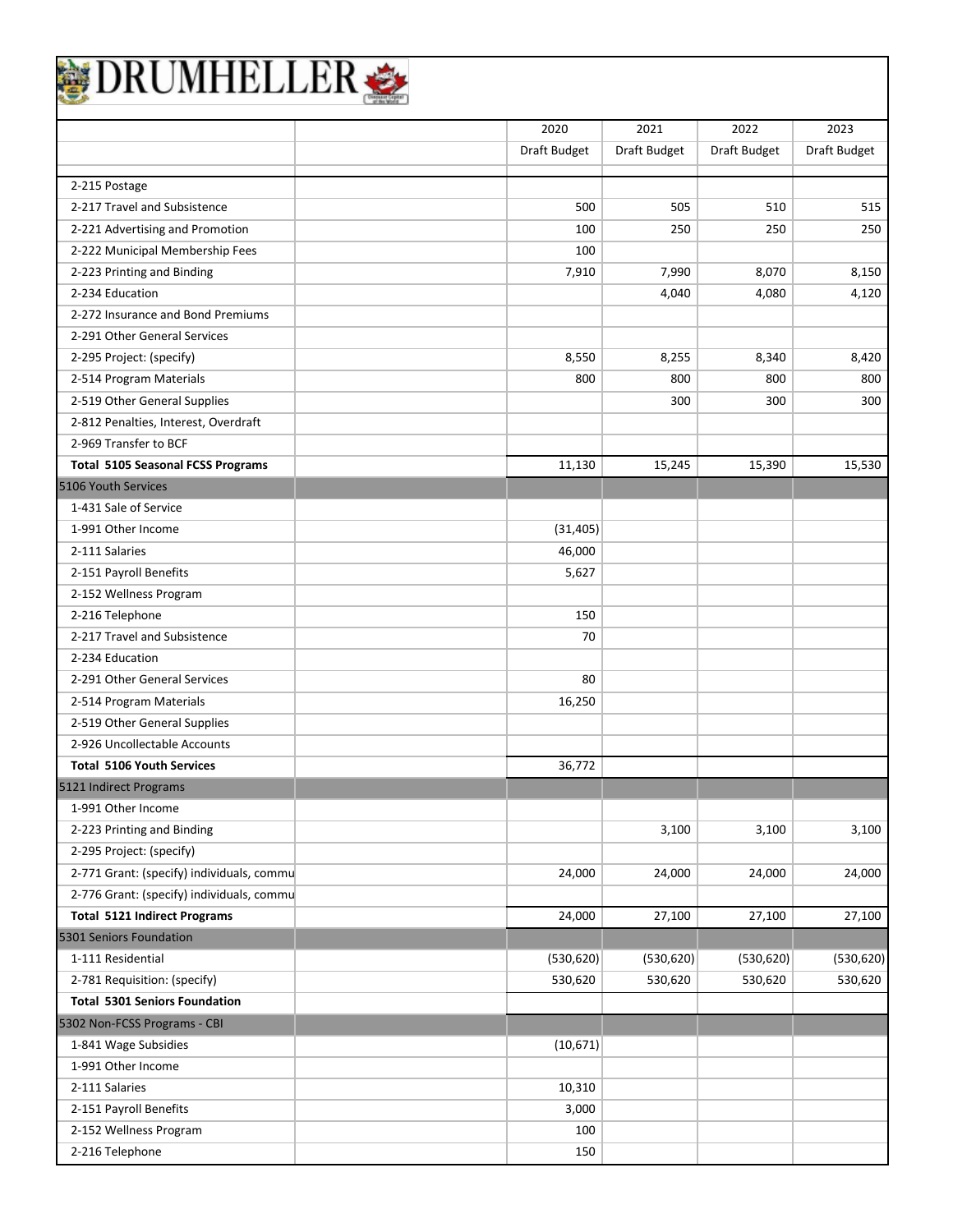|                                           | 2020         | 2021         | 2022         | 2023                |
|-------------------------------------------|--------------|--------------|--------------|---------------------|
|                                           | Draft Budget | Draft Budget | Draft Budget | <b>Draft Budget</b> |
| 2-217 Travel and Subsistence              | 75           |              |              |                     |
| 2-221 Advertising and Promotion           | 75           |              |              |                     |
| 2-234 Education                           |              |              |              |                     |
| 2-291 Other General Services              |              |              |              |                     |
| 2-515 Stationery, Office Supplies         |              |              |              |                     |
| 2-519 Other General Supplies              |              |              |              |                     |
| Total 5302 Non-FCSS Programs - CBI        | 3,039        |              |              |                     |
| 5303 Non-FCSS Programs - Community Soci   |              |              |              |                     |
| 1-841 Wage Subsidies                      |              |              |              |                     |
| 2-111 Salaries                            | 23,500       |              |              |                     |
| 2-151 Payroll Benefits                    | 3,500        |              |              |                     |
| 2-239 Other Professional                  | 25,000       | 25,000       | 25,000       | 25,000              |
| 2-291 Other General Services              | 2,500        | 2,500        | 2,500        | 2,500               |
| 2-519 Other General Supplies              | 3,000        | 3,000        | 3,000        | 3,000               |
| Total 5303 Non-FCSS Programs - Commu      | 57,500       | 30,500       | 30,500       | 30,500              |
| 5601 Cemetery                             |              |              |              |                     |
| 1-443 Sale of Land                        | (33,500)     | (35,000)     | (35,800)     | (37, 800)           |
| 1-991 Other Income                        |              |              |              |                     |
| 2-111 Salaries                            | 38,800       | 39,580       | 40,570       | 41,380              |
| 2-151 Payroll Benefits                    | 7,060        | 7,200        | 7,380        | 7,530               |
| 2-239 Other Professional                  | 3,000        | 3,000        | 3,000        | 3,000               |
| 2-252 Repairs: Equipment                  | 500          | 500          | 500          | 500                 |
| 2-254 Repairs: Structures                 | 2,600        | 2,600        | 2,600        | 2,600               |
| 2-272 Insurance and Bond Premiums         | 900          | 950          | 1,000        | 1,050               |
| 2-291 Other General Services              | 6,850        | 6,905        | 6,930        | 7,000               |
| 2-519 Other General Supplies              | 5,000        | 5,000        | 5,000        | 5,000               |
| 2-521 Fuel Oil Grease                     | 3,000        | 3,060        | 3,120        | 3,185               |
| 2-930 Amortization Expense                | 2,150        | 2,150        | 2,150        | 2,150               |
| <b>Total 5601 Cemetery</b>                | 36,360       | 35,945       | 36,450       | 35,595              |
| 6101 Municipal Planning                   |              |              |              |                     |
| 2-771 Grant: (specify) individuals, commu | 111,725      | 114,125      | 116,425      | 118,775             |
| 2-969 Transfer to BCF                     |              |              |              |                     |
| <b>Total 6101 Municipal Planning</b>      | 111,725      | 114,125      | 116,425      | 118,775             |
| 6201 Economic Development                 |              |              |              |                     |
| 1-843 Conditional Programs                |              |              |              |                     |
| 1-991 Other Income                        |              |              |              |                     |
| 2-111 Salaries                            | 103,095      | 105,150      | 107,780      | 109,930             |
| 2-151 Payroll Benefits                    | 21,750       | 22,130       | 22,610       | 23,000              |
| 2-152 Wellness Program                    | 500          | 500          | 500          | 500                 |
| 2-214 Conventions/Registrations           | 6,330        | 6,380        | 6,430        | 6,500               |

2-215 Postage 750 750 750 750 2-216 Telephone 900 920 1,940 960 2-217 Travel and Subsistence 12,300 12,300 12,300 12,300 12,300 12,300 12,300 12,300 2-221 Advertising and Promotion 20,400 20,400 20,400 20,400 2-222 Municipal Membership Fees and the contract of the contract of the 6,700 6,775 6,850 6,850 6,925 2-234 Education 1,500 1,500 1,500 1,500 1,500 1,500 1,500 1,500 1,500 1,500 1,500 1,500 1,500 1,500 1,500 1,500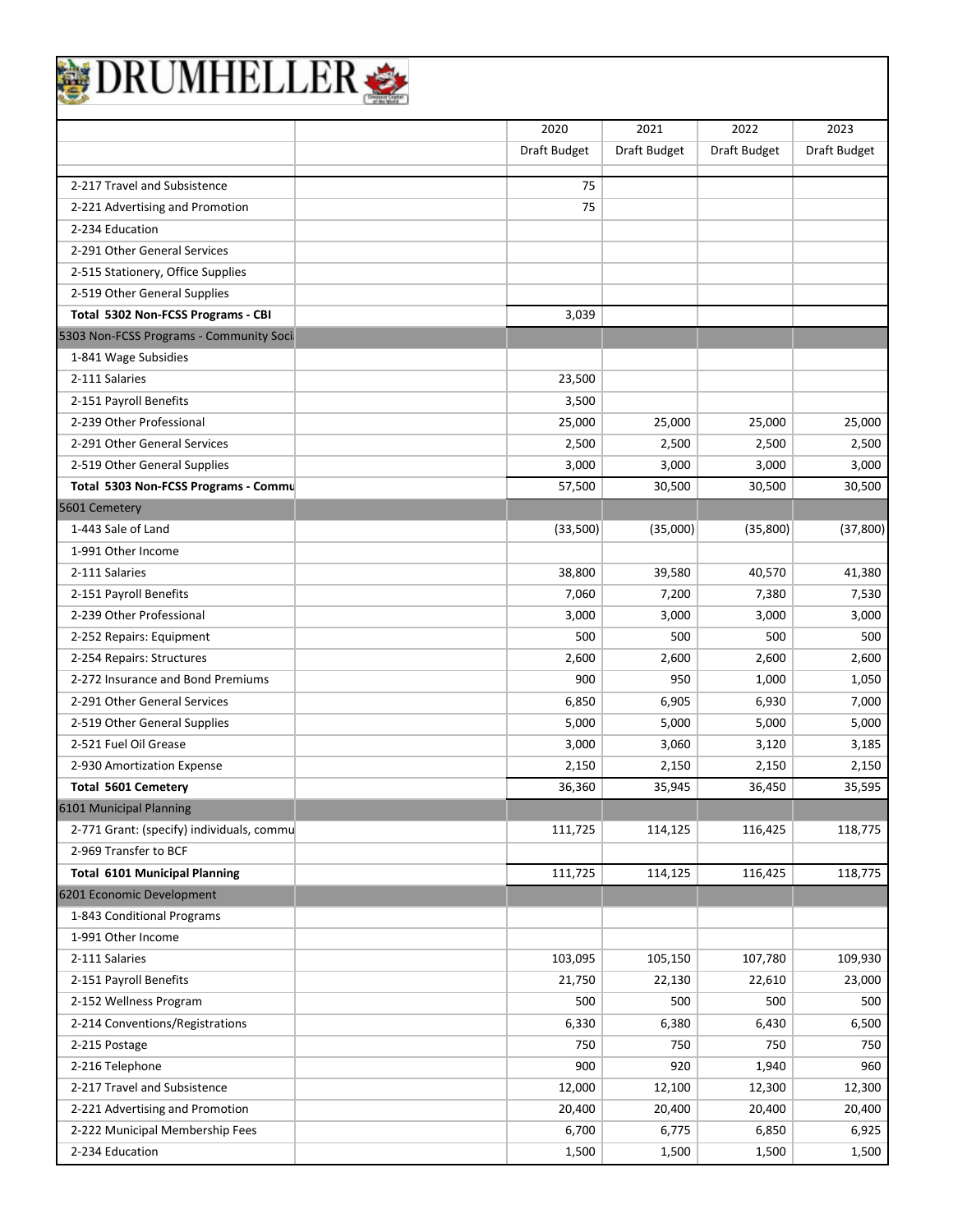| <b>)RUMHELLE</b>                          |              |              |              |              |
|-------------------------------------------|--------------|--------------|--------------|--------------|
|                                           | 2020         | 2021         | 2022         | 2023         |
|                                           | Draft Budget | Draft Budget | Draft Budget | Draft Budget |
| 2-239 Other Professional                  |              |              |              |              |
| 2-291 Other General Services              |              |              |              |              |
| 2-295 Project: (specify)                  | 16,500       | 16,500       | 16,500       | 16,500       |
| 2-515 Stationery, Office Supplies         | 1,000        | 1,000        | 1,000        | 1,000        |
| 2-519 Other General Supplies              | 1,000        | 1,000        | 1,000        | 1,000        |
| 2-771 Grant: (specify) individuals, commu | 10,000       | 10,000       | 10,000       | 10,000       |
| 2-911 Rebates                             | 5,700        | 5,700        | 5,700        | 5,700        |
| 2-969 Transfer to BCF                     |              |              |              |              |
| <b>Total 6201 Economic Development</b>    | 208,125      | 210,805      | 215,260      | 216,965      |
| 6202 Valley Bus Society                   |              |              |              |              |
| 1-451 Custom Work                         | (7,675)      | (7,675)      | (7, 675)     | (7,675)      |
| 1-991 Other Income                        |              |              |              |              |
| 2-111 Salaries                            | 4,640        | 4,730        | 4,850        | 4,950        |
| 2-151 Payroll Benefits                    | 840          | 860          | 880          | 900          |
| 2-212 Communication System                | 270          | 270          | 270          | 270          |
| 2-216 Telephone                           |              |              |              |              |
| 2-252 Repairs: Equipment                  | 1,500        | 1,500        | 1,500        | 1,500        |
| 2-771 Grant: (specify) individuals, commu | 80,580       | 80,580       | 80,580       | 80,580       |
| Total 6202 Valley Bus Society             | 80,155       | 80,265       | 80,405       | 80,525       |
| 6204 Tourism                              |              |              |              |              |
| 1-843 Conditional Programs                | (225,000)    |              |              |              |
| 1-991 Other Income                        | (40,000)     | (40,000)     | (40,000)     | (40,000)     |
| 1-993 Gain (Loss) on Disposal of Asset    |              |              |              |              |
| 2-111 Salaries                            | 14,485       | 14,780       | 15,150       | 15,450       |
| 2-151 Payroll Benefits                    | 2,630        | 2,680        | 2,750        | 2,810        |
| 2-152 Wellness Program                    |              |              |              |              |
| 2-212 Communication System                | 1,000        | 1,000        | 1,000        | 1,000        |
| 2-214 Conventions/Registrations           | 600          | 600          | 600          | 600          |
| 2-216 Telephone                           | 630          | 640          | 650          | 660          |
| 2-217 Travel and Subsistence              | 1,000        | 1,000        | 1,000        | 1,000        |
| 2-221 Advertising and Promotion           | 3,850        | 3,850        | 3,850        | 3,850        |
| 2-222 Municipal Membership Fees           | 4,250        | 4,250        | 4,250        | 4,250        |
| 2-239 Other Professional                  | 170,000      |              |              |              |
| 2-242 Contract: (specify)                 | 57,500       | 49,960       | 50,960       | 51,980       |
| 2-275 Software Support/Upgrades           |              |              |              |              |
| 2-291 Other General Services              | 6,500        | 6,680        | 6,800        | 6,980        |
| 2-519 Other General Supplies              | 2,800        | 600          | 600          | 600          |
| 2-761 Contributed to Capital Reserves     | 12,750       | 13,000       | 13,825       | 13,825       |
| 2-771 Grant: (specify) individuals, commu | 60,000       |              |              |              |
| 2-812 Penalties, Interest, Overdraft      | 200          | 215          | 225          | 235          |
| Total 6204 Tourism                        | 73,195       | 59,255       | 61,660       | 63,240       |
| 6601 Subdivisions and Developments        |              |              |              |              |
| 1-443 Sale of Land                        | (350,000)    | (350,000)    | (350,000)    | (350,000)    |
| 1-551 Interest on Investments             |              |              |              |              |
| 1-991 Other Income                        |              |              |              |              |
| 2-237 Legal and Collection                | 4,500        | 4,500        | 4,500        | 4,500        |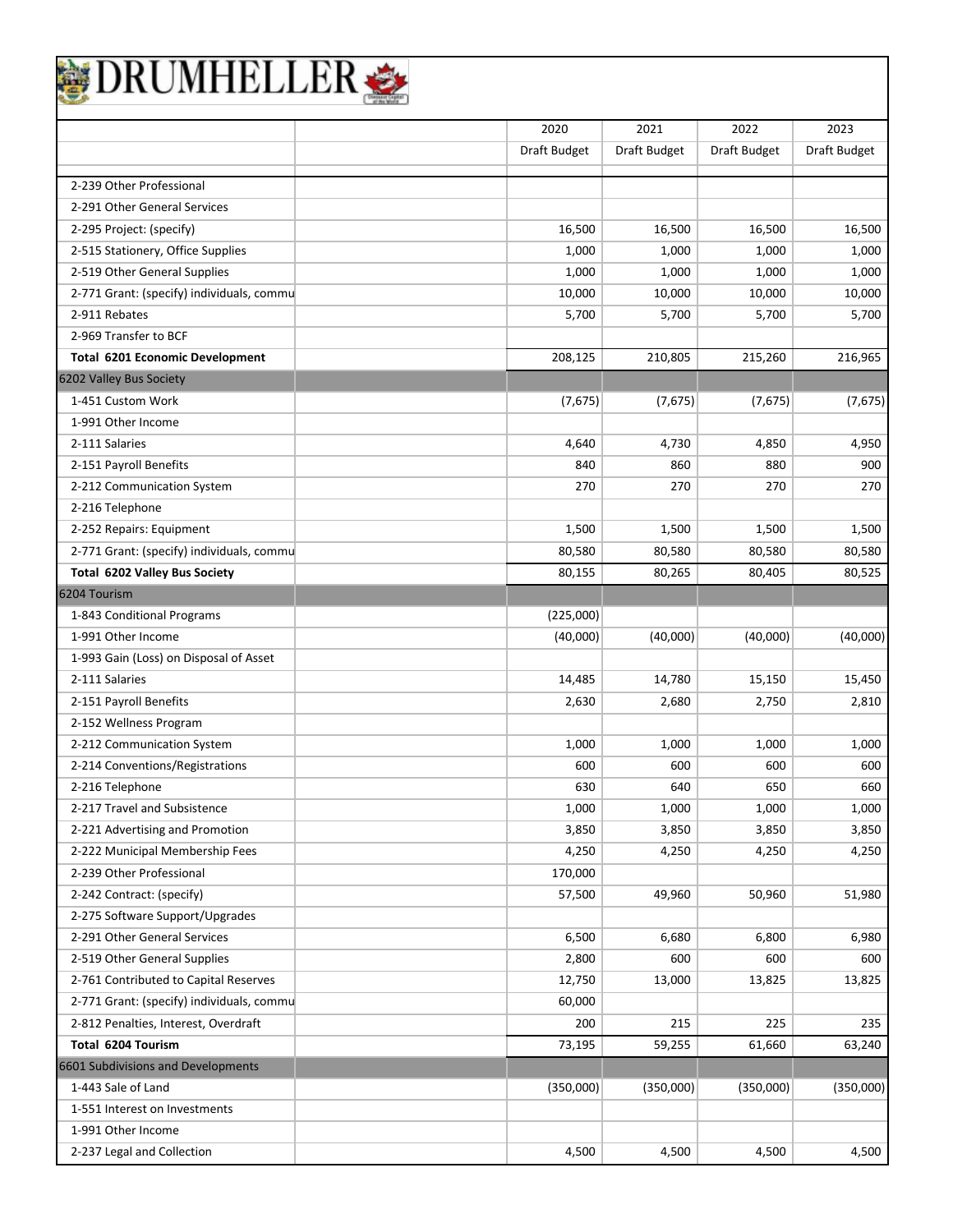| DRUMHELLER                                   |              |              |              |              |
|----------------------------------------------|--------------|--------------|--------------|--------------|
|                                              | 2020         | 2021         | 2022         | 2023         |
|                                              | Draft Budget | Draft Budget | Draft Budget | Draft Budget |
|                                              |              |              |              |              |
| 2-239 Other Professional                     |              |              |              |              |
| 2-539 Adjustments to Land Inventory          | 305,000      | 305,000      | 305,000      | 305,000      |
| 2-761 Contributed to Capital Reserves        | 40,500       | 40,500       | 40,500       | 40,500       |
| 2-831 Interest                               |              |              |              |              |
| 2-930 Amortization Expense                   | 12,700       | 12,700       | 12,700       | 12,700       |
| Total 6601 Subdivisions and Developme        | 12,700       | 12,700       | 12,700       | 12,700       |
| 6602 Land Rentals                            |              |              |              |              |
| 1-561 Rental: Residential Land               | (900)        | (900)        | (900)        | (900)        |
| 1-562 Rental: Commercial Land                | (14, 200)    | (25,600)     | (25,600)     | (25,600)     |
| <b>Total 6602 Land Rentals</b>               | (15, 100)    | (26, 500)    | (26, 500)    | (26, 500)    |
| 6701 Public Housing                          |              |              |              |              |
| 1-843 Conditional Programs                   | (22, 346)    |              |              |              |
| 1-991 Other Income                           |              |              |              |              |
| 2-111 Salaries                               |              |              |              |              |
| 2-151 Payroll Benefits                       |              |              |              |              |
| 2-242 Contract: (specify)                    | 11,000       | 12,000       | 12,000       | 15,000       |
| 2-251 Repairs: Buildings                     |              |              |              |              |
| 2-272 Insurance and Bond Premiums            | 12,610       | 13,240       | 13,900       | 14,600       |
| 2-763 VADIM CONVERTED                        |              |              |              |              |
| 2-831 Interest                               | 3,195        | 1,660        |              |              |
| 2-930 Amortization Expense                   | 90,400       | 90,400       | 90,400       | 90,400       |
| <b>Total 6701 Public Housing</b>             | 94,859       | 117,300      | 116,300      | 120,000      |
| 6902 Tourist Info / DRCDT                    |              |              |              |              |
| 1-991 Other Income                           |              |              |              |              |
| 2-111 Salaries                               | 75           | 80           | 80           | 80           |
| 2-151 Payroll Benefits                       |              |              |              |              |
| 2-251 Repairs: Buildings                     |              |              |              |              |
| 2-272 Insurance and Bond Premiums            | 2,390        | 2,510        | 2,640        | 2,770        |
| 2-543 Utilities: Water and Sewer             | 3,000        | 3,060        | 3,125        | 3,195        |
| Total 6902 Tourist Info / DRCDT              | 5,465        | 5,650        | 5,845        | 6,045        |
| 6904 Old Cells                               |              |              |              |              |
| 2-111 Salaries                               |              |              |              |              |
| 2-251 Repairs: Buildings                     | 450          | 450          | 450          | 450          |
| 2-253 Repairs: Other                         | 250          | 250          | 250          | 250          |
| 2-541 Utilities: Electricity                 | 1,905        | 2,005        | 2,055        | 2,105        |
| 2-542 Utilities: Gas                         | 1,490        | 1,600        | 1,705        | 1,740        |
|                                              |              |              |              |              |
| Total 6904 Old Cells                         | 4,095        | 4,305        | 4,460        | 4,545        |
| 6905 RCMP Building                           |              |              |              |              |
| 1-451 Custom Work<br>1-564 Rental: Buildings | (42, 550)    | (42, 550)    | (42, 550)    | (42, 550)    |
| 1-991 Other Income                           |              |              |              |              |
| 2-111 Salaries                               | 6,555        | 6,690        |              |              |
|                                              |              |              | 6,860        | 7,000        |
| 2-151 Payroll Benefits                       | 1,190        | 1,210        | 1,240        | 1,260        |
| 2-241 Janitorial Services                    | 23,700       | 23,700       | 23,700       | 23,700       |
| 2-251 Repairs: Buildings                     | 20,500       | 8,500        | 8,500        | 8,500        |
| 2-253 Repairs: Other                         | 3,000        | 3,000        | 3,000        | 3,000        |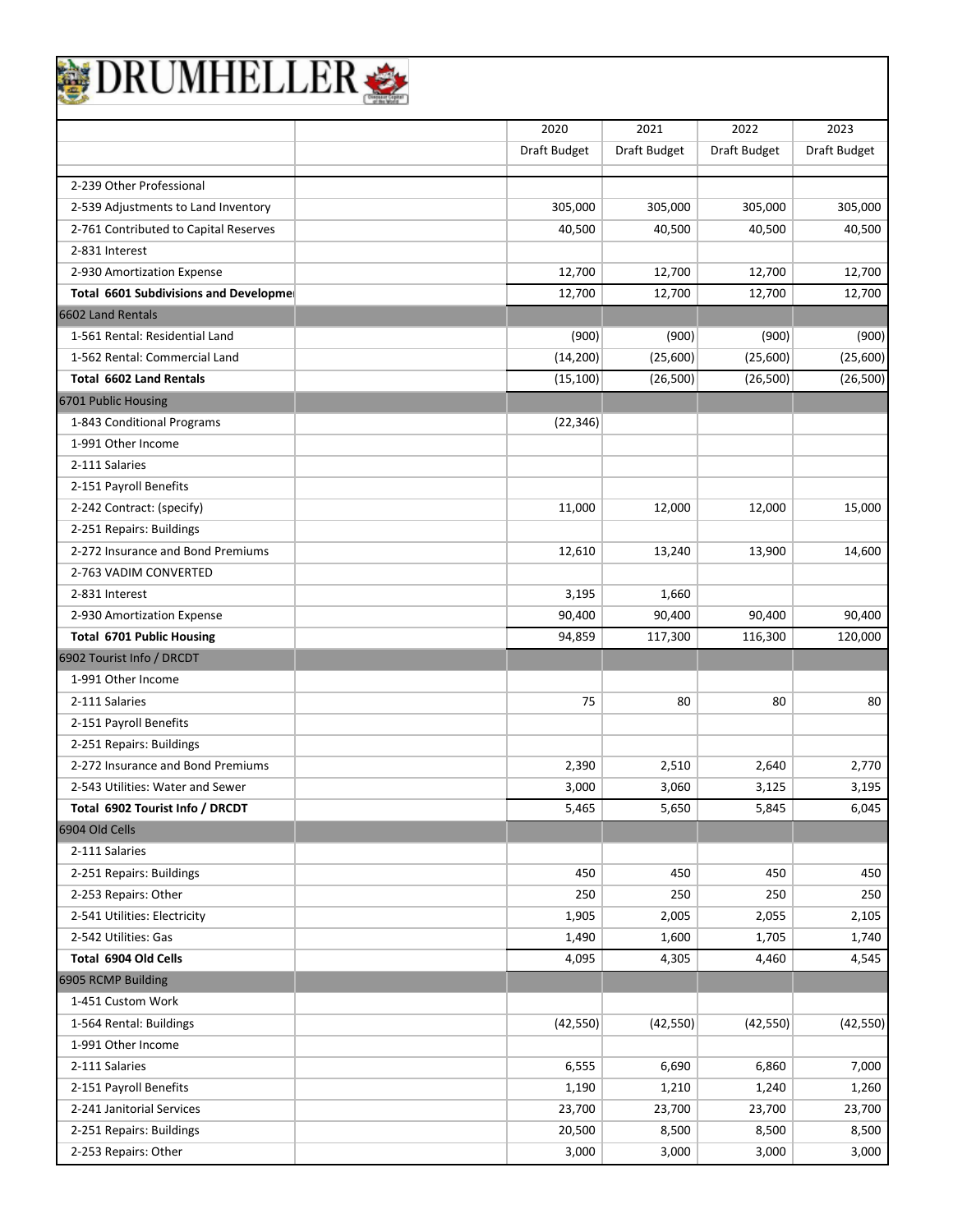| BEDRUMHELLER |
|--------------|
|--------------|

|                                                           | 2020         | 2021         | 2022         | 2023         |
|-----------------------------------------------------------|--------------|--------------|--------------|--------------|
|                                                           | Draft Budget | Draft Budget | Draft Budget | Draft Budget |
| 2-272 Insurance and Bond Premiums                         | 6,050        | 6,350        | 6,670        | 7,000        |
| 2-291 Other General Services                              | 13,065       | 13,065       | 13,065       | 13,065       |
|                                                           | 300          | 300          |              |              |
| 2-511 Safety Materials, Clothing & Shoes                  |              |              | 300          | 300          |
| 2-519 Other General Supplies<br>2-531 Chemicals and Salts | 650          | 650          | 650          | 650          |
|                                                           | 100          | 100          | 100          | 100          |
| 2-541 Utilities: Electricity                              | 15,290       | 15,290       | 15,510       | 15,680       |
| 2-542 Utilities: Gas                                      | 9,715        | 10,580       | 11,370       | 11,570       |
| 2-543 Utilities: Water and Sewer                          | 2,000        | 2,040        | 2,080        | 2,120        |
| <b>Total 6905 RCMP Building</b>                           | 59,565       | 48,925       | 50,495       | 51,395       |
| 7201 Recreation Administration                            |              |              |              |              |
| 1-421 Programs (Taxable)                                  |              |              |              |              |
| 1-991 Other Income                                        |              |              |              |              |
| 1-993 Gain (Loss) on Disposal of Asset                    |              |              |              |              |
| 2-111 Salaries                                            | 11,310       | 142,250      | 145,810      | 148,730      |
| 2-151 Payroll Benefits                                    | 15,095       | 36,205       | 36,855       | 37,385       |
| 2-152 Wellness Program                                    | 300          | 300          | 300          | 300          |
| 2-214 Conventions/Registrations                           | 700          | 700          | 700          | 700          |
| 2-216 Telephone                                           | 410          | 1,420        | 430          | 1,440        |
| 2-217 Travel and Subsistence                              | 500          | 1,000        | 1,000        | 1,000        |
| 2-221 Advertising and Promotion                           |              |              |              |              |
| 2-222 Municipal Membership Fees                           | 850          | 850          | 850          | 850          |
| 2-223 Printing and Binding                                |              | 2,000        | 2,000        | 2,000        |
| 2-234 Education                                           | 500          | 500          | 500          | 500          |
| 2-252 Repairs: Equipment                                  |              | 350          | 350          | 350          |
| 2-272 Insurance and Bond Premiums                         | 790          | 830          | 870          | 910          |
| 2-515 Stationery, Office Supplies                         | 750          | 750          | 750          | 750          |
| 2-519 Other General Supplies                              |              |              |              |              |
| 2-521 Fuel Oil Grease                                     |              | 510          | 520          | 535          |
| 2-926 Uncollectable Accounts                              |              |              |              |              |
| 2-930 Amortization Expense                                | 710,000      | 710,000      | 710,000      | 710,000      |
| <b>Total 7201 Recreation Administration</b>               | 741,205      | 897,665      | 900,935      | 905,450      |
| 7202 Aquaplex                                             |              |              |              |              |
| 1-411 Admissions (taxable)                                | (90,000)     | (91, 840)    | (93, 720)    | (96,020)     |
| 1-421 Programs (Taxable)                                  | (5,400)      | (5, 550)     | (5,650)      | (5,750)      |
| 1-423 Programs (Taxable)                                  | (60,000)     | (61, 200)    | (62, 200)    | (63, 350)    |
| 1-425 Programs (specify) (non-taxable)                    | (53,900)     | (55,000)     | (56, 100)    | (57, 300)    |
| 1-442 Concession Sales                                    | (9,000)      | (9,000)      | (9,000)      | (9,000)      |
| 1-444 Sale of Materials                                   | (5,000)      | (5,000)      | (5,000)      | (5,000)      |
| 1-564 Rental: Buildings                                   | (25,000)     | (25,000)     | (25,000)     | (25,000)     |
| 1-841 Wage Subsidies                                      |              |              |              |              |
| 1-942 Drawn from Capital Reserve                          |              |              |              |              |
| 1-991 Other Income                                        | (5,000)      |              |              |              |
| 2-111 Salaries                                            | 611,090      | 623,320      | 638,900      | 651,670      |
| 2-151 Payroll Benefits                                    | 108,555      | 110,775      | 113,605      | 115,925      |
| 2-152 Wellness Program                                    | 2,000        | 2,000        | 2,000        | 2,000        |
| 2-214 Conventions/Registrations                           | 1,400        | 1,450        | 1,450        | 1,450        |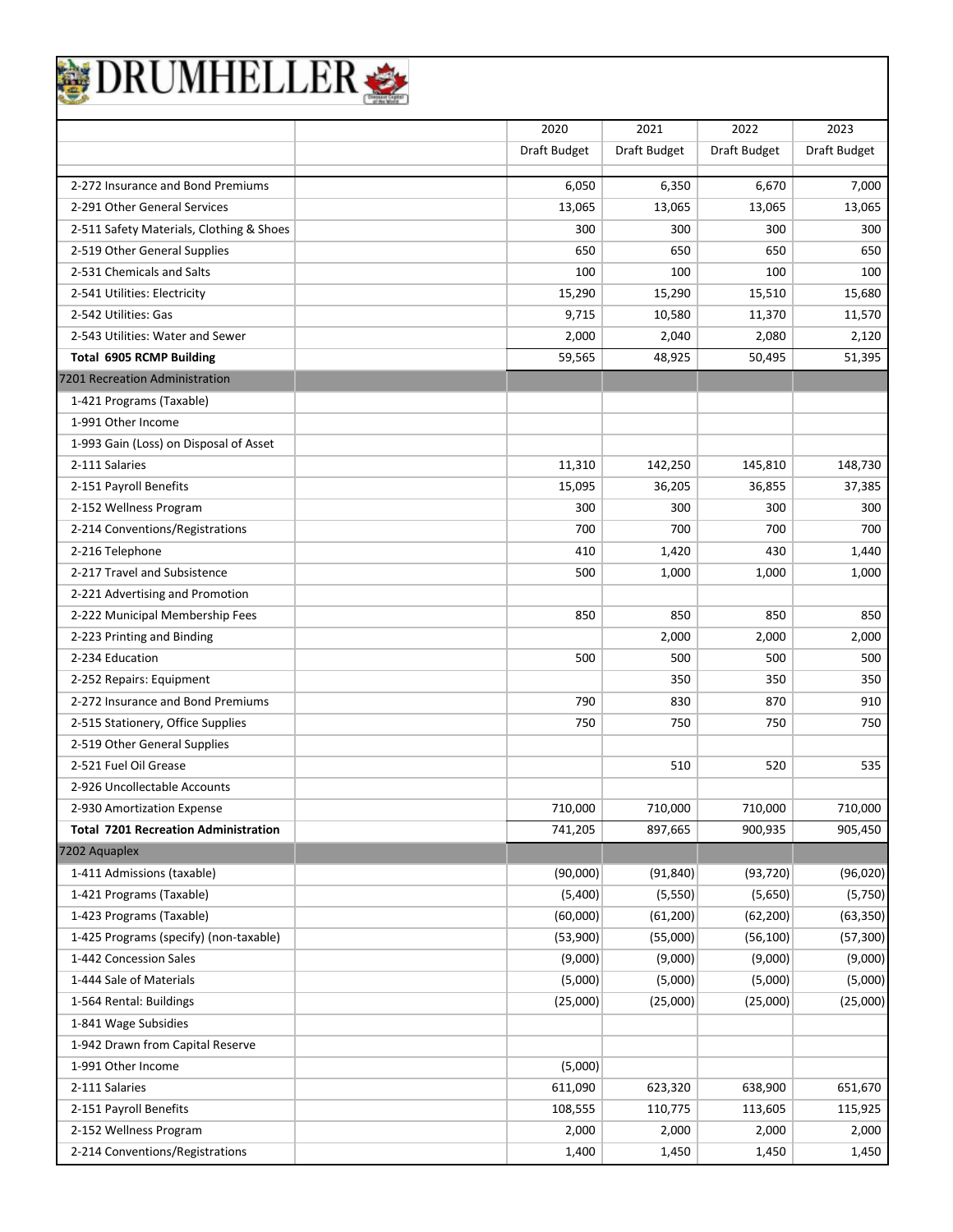|                                          | 2020         | 2021         | 2022         | 2023         |
|------------------------------------------|--------------|--------------|--------------|--------------|
|                                          | Draft Budget | Draft Budget | Draft Budget | Draft Budget |
| 2-215 Postage                            | 100          | 100          | 100          | 100          |
| 2-216 Telephone                          | 1,150        | 1,175        | 2,200        | 1,225        |
| 2-217 Travel and Subsistence             | 1,250        | 1,275        | 1,300        | 1,300        |
| 2-221 Advertising and Promotion          | 1,300        | 1,000        | 1,000        | 1,000        |
| 2-222 Municipal Membership Fees          | 1,570        | 1,720        | 1,720        | 1,720        |
| 2-223 Printing and Binding               | 500          | 500          | 500          | 500          |
| 2-227 Software and Upgrades              | 5,100        | 5,175        | 5,175        | 5,175        |
| 2-234 Education                          | 4,000        | 5,275        | 4,150        | 5,425        |
| 2-241 Janitorial Services                | 2,500        | 2,500        | 2,500        | 2,500        |
| 2-242 Contract: (specify)                |              |              |              |              |
| 2-251 Repairs: Buildings                 | 20,550       | 20,550       | 20,550       | 20,550       |
| 2-252 Repairs: Equipment                 | 10,500       | 10,500       | 10,500       | 10,500       |
| 2-253 Repairs: Other                     | 17,850       | 18,050       | 18,300       | 18,550       |
| 2-255 Repairs: Capital Reinvestment Prog |              |              |              |              |
| 2-272 Insurance and Bond Premiums        | 9,590        | 10,070       | 10,570       | 11,100       |
| 2-291 Other General Services             | 7,225        | 7,225        | 7,225        | 7,225        |
| 2-511 Safety Materials, Clothing & Shoes | 4,250        | 4,300        | 4,400        | 4,500        |
| 2-512 Goods for Re-Sale                  | 6,500        | 6,500        | 6,500        | 6,500        |
| 2-513 Goods for Re-Sale: Concession      | 6,000        | 6,000        | 6,000        | 6,000        |
| 2-514 Program Materials                  | 7,600        | 7,750        | 7,905        | 8,065        |
| 2-515 Stationery, Office Supplies        | 950          | 1,000        | 1,000        | 1,000        |
| 2-518 Janitorial Supplies                | 7,000        | 7,000        | 7,000        | 7,000        |
| 2-519 Other General Supplies             | 12,000       | 7,000        | 7,000        | 7,000        |
| 2-531 Chemicals and Salts                | 31,220       | 34,430       | 35,230       | 35,980       |
| 2-541 Utilities: Electricity             | 54,480       | 52,130       | 53,210       | 53,995       |
| 2-542 Utilities: Gas                     | 47,590       | 51,785       | 55,625       | 56,615       |
| 2-543 Utilities: Water and Sewer         | 42,000       | 42,840       | 43,700       | 44,570       |
| 2-812 Penalties, Interest, Overdraft     | 2,350        | 2,375        | 2,400        | 2,450        |
| 2-813 POS - Over/Short                   | 175          | 175          | 175          | 175          |
| 2-926 Uncollectable Accounts             | 500          | 500          | 500          | 500          |
| 2-969 Transfer to BCF                    |              |              |              |              |
| Total 7202 Aquaplex                      | 775,545      | 793,855      | 815,720      | 830,845      |
| 7203 Arena                               |              |              |              |              |
| 1-411 Admissions (taxable)               | (6,000)      | (6,000)      | (6,000)      | (6,000)      |
| 1-564 Rental: Buildings                  | (145,000)    | (147,900)    | (150, 100)   | (152, 450)   |
| 1-991 Other Income                       |              |              |              |              |
| 2-111 Salaries                           | 283,060      | 288,720      | 295,940      | 301,860      |
| 2-151 Payroll Benefits                   | 51,480       | 52,510       | 53,820       | 54,900       |
| 2-152 Wellness Program                   | 1,000        | 1,000        | 1,000        | 1,000        |
| 2-214 Conventions/Registrations          | 600          | 600          | 600          | 600          |
| 2-216 Telephone                          | 5,750        | 5,845        | 5,945        | 6,050        |
| 2-217 Travel and Subsistence             | 1,500        | 1,525        | 1,550        | 1,550        |
| 2-222 Municipal Membership Fees          | 700          | 700          | 700          | 700          |
| 2-234 Education                          | 2,800        | 1,250        | 1,250        | 1,350        |
| 2-241 Janitorial Services                | 3,200        | 3,200        | 3,200        | 3,200        |
| 2-251 Repairs: Buildings                 | 85,700       | 24,200       | 24,200       | 27,700       |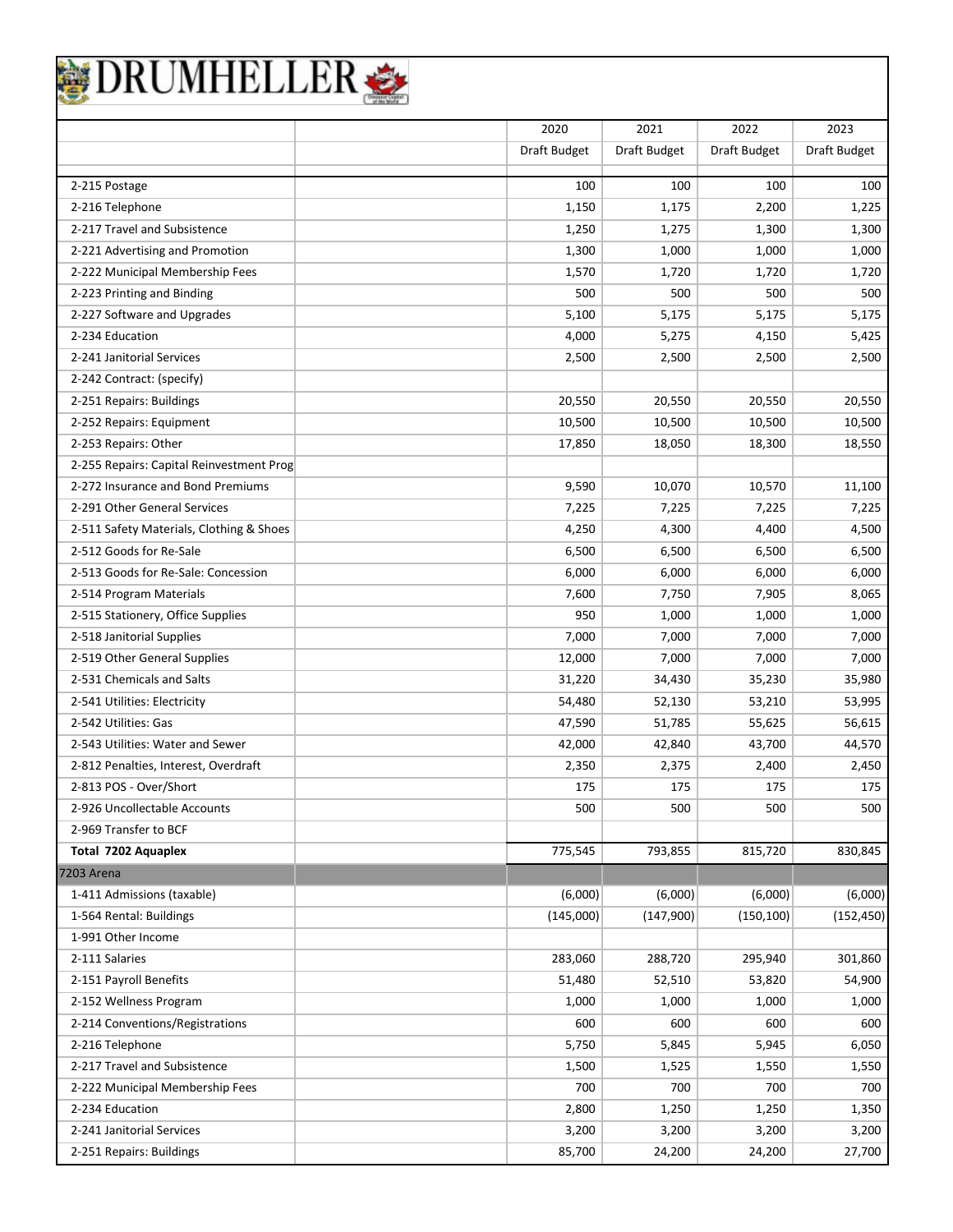| <b>RUMHELI</b>                           |                |              |                |                |
|------------------------------------------|----------------|--------------|----------------|----------------|
|                                          | 2020           | 2021         | 2022           | 2023           |
|                                          | Draft Budget   | Draft Budget | Draft Budget   | Draft Budget   |
| 2-252 Repairs: Equipment                 | 5,500          | 9,000        | 9,000          | 9,000          |
| 2-253 Repairs: Other                     | 27,800         | 20,800       | 20,800         | 20,800         |
| 2-255 Repairs: Capital Reinvestment Prog |                |              |                |                |
| 2-272 Insurance and Bond Premiums        | 16,400         | 17,220       | 18,080         | 18,980         |
| 2-291 Other General Services             | 28,000         | 28,000       | 28,000         | 28,000         |
| 2-511 Safety Materials, Clothing & Shoes | 5,000          | 3,750        | 3,750          | 3,750          |
| 2-518 Janitorial Supplies                | 6,700          | 6,700        | 6,700          | 6,700          |
| 2-519 Other General Supplies             |                |              |                |                |
| 2-521 Fuel Oil Grease                    | 3,260<br>2,000 | 3,400        | 3,450<br>2,080 | 3,550<br>2,120 |
| 2-524 Consumable, Small Tools            | 750            | 2,040<br>800 | 800            | 825            |
| 2-531 Chemicals and Salts                | 6,700          | 6,700        | 6,700          | 6,700          |
| 2-541 Utilities: Electricity             | 69,265         | 66,215       | 68,100         | 69,480         |
| 2-542 Utilities: Gas                     | 38,790         | 42,330       | 45,565         | 46,325         |
| 2-543 Utilities: Water and Sewer         | 31,500         | 32,130       | 32,770         | 33,420         |
| 2-926 Uncollectable Accounts             | 500            | 500          | 500            | 500            |
| Total 7203 Arena                         | 526,955        | 465,235      | 478,400        | 490,610        |
| 7204 Parks and Playgrounds               |                |              |                |                |
| 1-451 Custom Work                        |                |              |                |                |
| 1-564 Rental: Buildings                  | (9,500)        | (9,700)      | (9,900)        | (10, 100)      |
| 1-565 Rental: Equipment                  |                |              |                |                |
| 1-841 Wage Subsidies                     |                |              |                |                |
| 1-991 Other Income                       | (8,500)        | (9,000)      | (9,000)        | (9,000)        |
| 1-992 Contributions: Community Organiza  |                |              |                |                |
| 2-111 Salaries                           | 254,605        | 280,090      | 287,100        | 292,840        |
| 2-151 Payroll Benefits                   | 49,950         | 50,950       | 52,220         | 53,260         |
| 2-217 Travel and Subsistence             |                |              |                |                |
| 2-234 Education                          | 850            | 850          | 850            | 850            |
| 2-252 Repairs: Equipment                 | 13,000         | 13,000       | 13,000         | 13,000         |
| 2-253 Repairs: Other                     | 1,400          | 1,400        | 1,400          | 1,400          |
| 2-254 Repairs: Structures                | 50,800         | 43,800       | 43,800         | 43,800         |
| 2-262 Rental/Lease: Equipment/Furnishin  | 750            | 750          | 750            | 750            |
| 2-272 Insurance and Bond Premiums        | 11,940         | 12,540       | 13,170         | 13,830         |
| 2-291 Other General Services             | 36,475         | 36,475       | 36,475         | 36,475         |
| 2-292 Contracted Service (Specify)       | 6,600          | 6,600        | 6,600          | 6,600          |
| 2-511 Safety Materials, Clothing & Shoes | 3,000          | 3,000        | 3,000          | 3,000          |
| 2-518 Janitorial Supplies                | 6,800          | 6,800        | 6,800          | 6,800          |
| 2-519 Other General Supplies             | 18,600         | 18,600       | 18,600         | 18,600         |
| 2-521 Fuel Oil Grease                    | 8,000          | 8,160        | 8,325          | 8,490          |
| 2-524 Consumable, Small Tools            | 2,000          | 2,000        | 2,000          | 2,000          |
| 2-531 Chemicals and Salts                | 15,400         | 15,400       | 15,400         | 15,400         |
| 2-535 Sand and Gravel                    | 1,000          | 1,000        | 1,000          | 1,000          |
| 2-541 Utilities: Electricity             | 10,255         | 9,745        | 9,645          | 10,365         |
| 2-542 Utilities: Gas                     | 645            | 675          | 710            | 730            |
| 2-543 Utilities: Water and Sewer         | 77,100         | 80,750       | 82,330         | 83,925         |
| 2-926 Uncollectable Accounts             |                |              |                |                |
| <b>Total 7204 Parks and Playgrounds</b>  | 551,170        | 573,885      | 584,275        | 594,015        |
|                                          |                |              |                |                |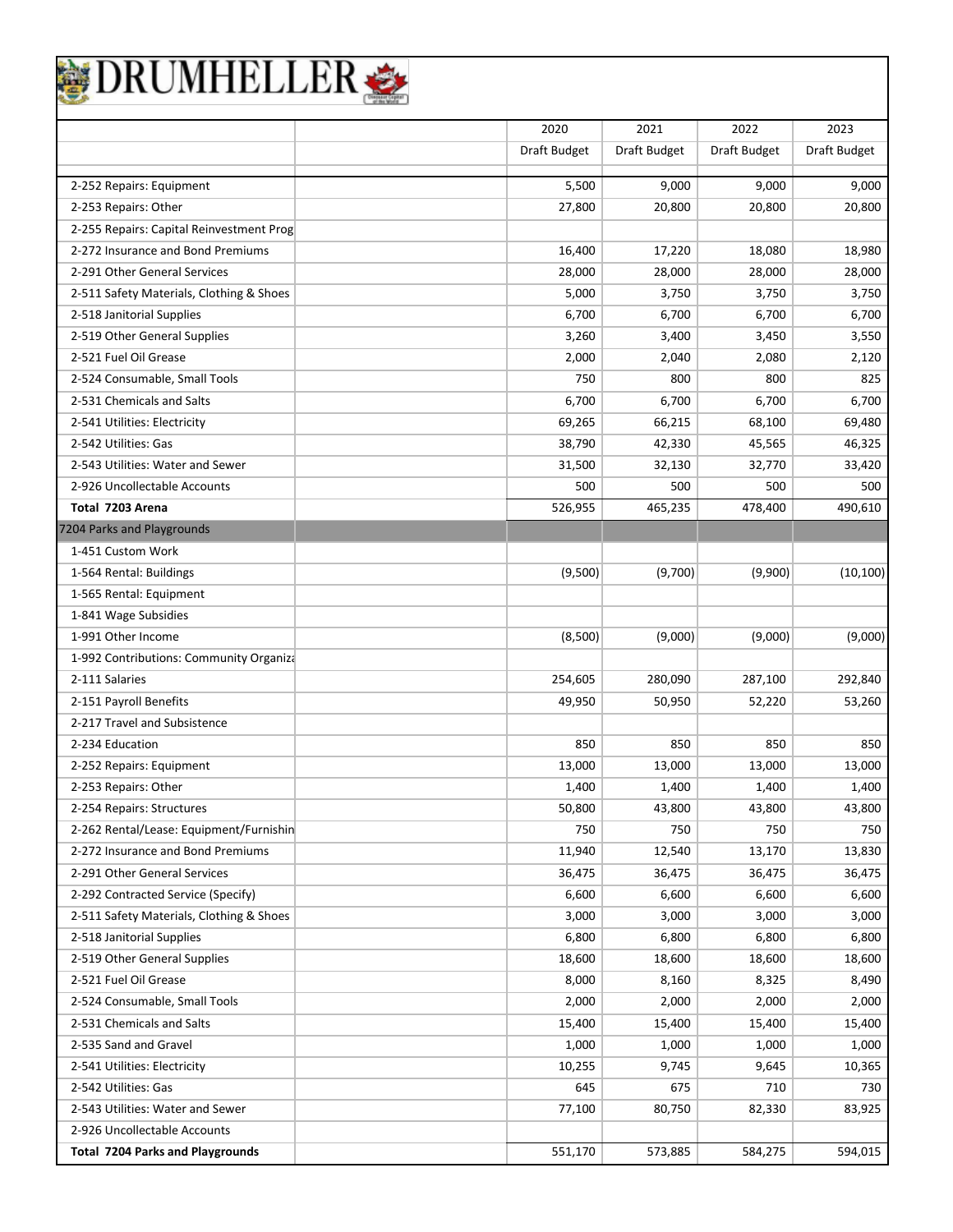| BRUMHELLER |
|------------|
|------------|

|                                               | 2020         | 2021         | 2022         | 2023         |
|-----------------------------------------------|--------------|--------------|--------------|--------------|
|                                               | Draft Budget | Draft Budget | Draft Budget | Draft Budget |
|                                               |              |              |              |              |
| 7205 Seasonal Recreation Programs             |              |              |              |              |
| 1-425 Programs (specify) (non-taxable)        | (33,000)     | (33,500)     | (34,000)     | (35,000)     |
| 1-841 Wage Subsidies                          |              |              |              |              |
| 1-991 Other Income                            |              |              |              |              |
| 2-111 Salaries                                | 27,170       | 27,770       | 28,540       | 29,170       |
| 2-151 Payroll Benefits                        | 5,490        | 5,600        | 5,740        | 5,850        |
| 2-216 Telephone                               | 200          | 205          | 210          | 215          |
| 2-217 Travel and Subsistence                  | 2,500        | 2,700        | 2,700        | 3,000        |
| 2-221 Advertising and Promotion               | 900          | 900          | 900          | 900          |
| 2-234 Education                               | 500          | 500          | 500          | 500          |
| 2-291 Other General Services                  | 750          | 750          | 750          | 950          |
| 2-295 Project: (specify)                      |              |              |              |              |
| 2-514 Program Materials                       | 4,400        | 4,600        | 4,600        | 5,300        |
| 2-519 Other General Supplies                  | 500          | 500          | 500          | 500          |
| 2-926 Uncollectable Accounts                  |              |              |              |              |
| <b>Total 7205 Seasonal Recreation Program</b> | 9,410        | 10,025       | 10.440       | 11,385       |
| 7206 Curling Club                             |              |              |              |              |
| 1-441 Sale of Utility                         | (18, 380)    | (18, 380)    | (18, 380)    | (18, 380)    |
| 2-111 Salaries                                |              |              |              |              |
| 2-151 Payroll Benefits                        |              |              |              |              |
| 2-251 Repairs: Buildings                      | 2,500        | 2,500        | 2,500        | 2,500        |
| 2-272 Insurance and Bond Premiums             | 6,860        | 7,200        | 7,560        | 7,940        |
| 2-291 Other General Services                  | 1,000        | 1,000        | 1,000        | 1,000        |
| 2-541 Utilities: Electricity                  | 18,380       | 18,380       | 18,380       | 18,380       |
| 2-543 Utilities: Water and Sewer              | 500          | 510          | 520          | 530          |
| Total 7206 Curling Club                       | 10,860       | 11,210       | 11,580       | 11,970       |
| 7402 Library                                  |              |              |              |              |
| 1-991 Other Income                            | (1,600)      | (1,630)      | (1,660)      | (1,690)      |
| 2-216 Telephone                               | 1,600        | 1,630        | 1,660        | 1,690        |
| 2-261 Rental/Lease: Buildings                 | 75,000       | 75,000       | 75,000       | 75,000       |
| 2-771 Grant: (specify) individuals, commu     | 256,810      | 257,525      | 258,025      | 261,550      |
| Total 7402 Library                            | 331,810      | 332,525      | 333,025      | 336,550      |
| 7404 Community Facility                       |              |              |              |              |
| 1-411 Admissions (taxable)                    | (38, 500)    | (39, 270)    | (40,050)     | (40, 850)    |
| 1-421 Programs (Taxable)                      | (23,000)     | (23,500)     | (24,000)     | (24, 500)    |
| 1-422 Programs (Taxable)                      | (78,000)     | (78,000)     | (78,000)     | (78,000)     |
| 1-423 Programs (Taxable)                      | (290,000)    | (295, 600)   | (301, 300)   | (307, 125)   |
| 1-425 Programs (specify) (non-taxable)        | (5,000)      | (6,000)      | (6,000)      | (6,000)      |
| 1-433 Advertising                             | (250)        | (250)        | (250)        | (250)        |
| 1-442 Concession Sales                        | (3,500)      | (3,500)      | (3,500)      | (3,500)      |
| 1-444 Sale of Materials                       |              |              |              |              |
| 1-445 Sale of Conservation Items              |              |              |              |              |
| 1-564 Rental: Buildings                       | (118,000)    | (120,000)    | (122,000)    | (124,000)    |
| 1-569 Rental: Other                           | (20,000)     | (20,000)     | (20,000)     | (20,000)     |
| 1-969 Transfer from (specify department)      |              |              |              |              |
|                                               |              |              |              |              |
| 1-991 Other Income                            |              |              |              |              |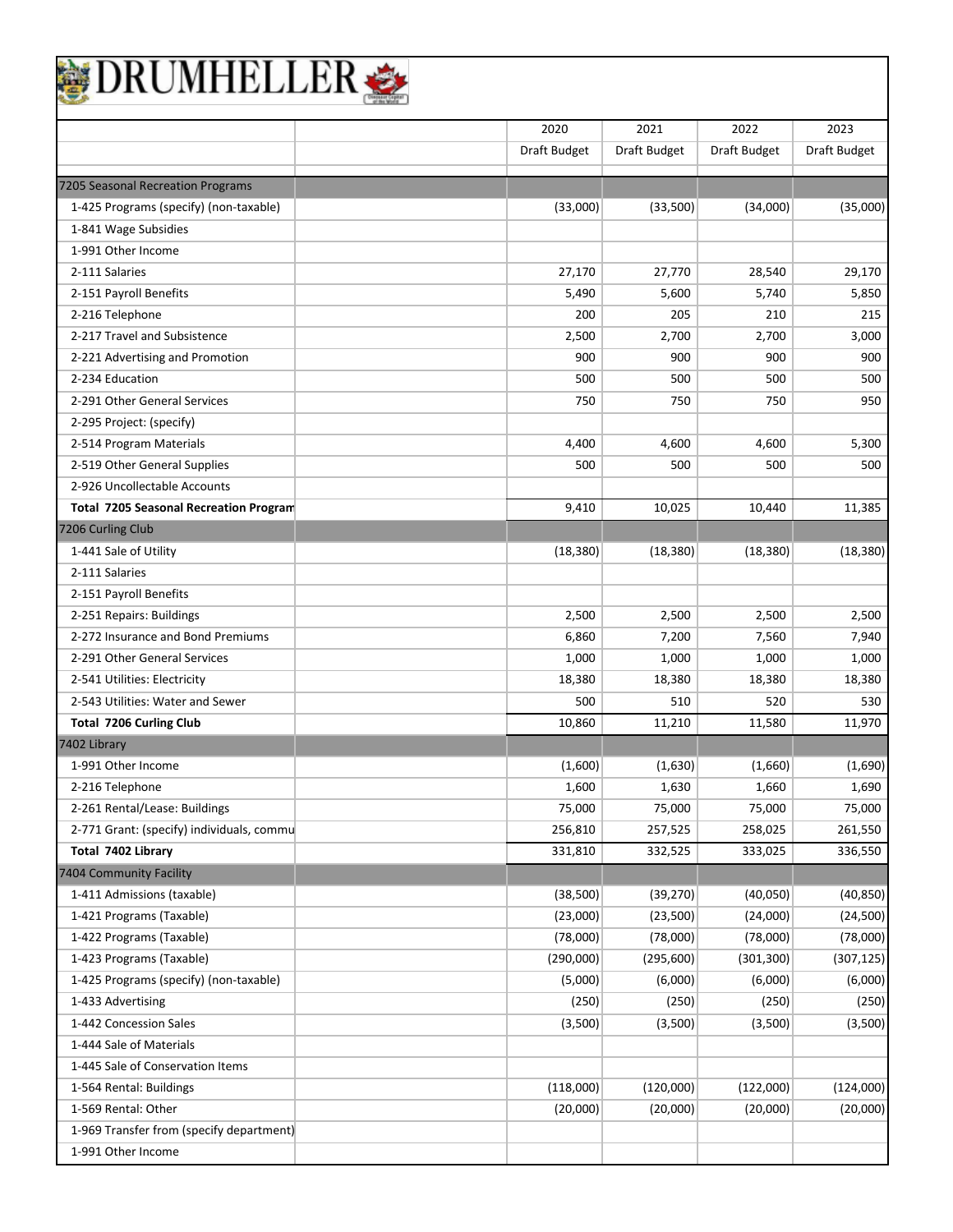|                                           | 2020         | 2021         | 2022         | 2023           |
|-------------------------------------------|--------------|--------------|--------------|----------------|
|                                           | Draft Budget | Draft Budget | Draft Budget | Draft Budget   |
| 2-111 Salaries                            | 674,435      | 687,870      | 705,000      | 719,030        |
| 2-151 Payroll Benefits                    | 123,425      | 125,845      | 128,935      | 131,465        |
| 2-152 Wellness Program                    | 2,500        | 2,500        | 2,500        | 2,500          |
| 2-212 Communication System                |              |              |              |                |
| 2-214 Conventions/Registrations           | 1,700        | 1,400        | 1,400        | 1,400          |
| 2-215 Postage                             |              |              |              |                |
| 2-216 Telephone                           | 5,310        | 4,400        | 5,495        | 5,590          |
| 2-217 Travel and Subsistence              | 3,500        | 3,550        | 3,550        | 3,600          |
| 2-218 Meeting Expense                     | 200          | 200          | 200          | 200            |
| 2-221 Advertising and Promotion           | 23,300       | 26,800       | 28,300       | 27,300         |
| 2-222 Municipal Membership Fees           | 1,960        | 1,960        | 1,960        |                |
| 2-223 Printing and Binding                | 3,000        | 3,000        | 3,000        | 1,960<br>3,000 |
|                                           |              |              |              |                |
| 2-227 Software and Upgrades               | 21,460       | 23,460       | 23,460       | 23,460         |
| 2-234 Education                           | 5,000        | 4,100        | 4,200        | 4,200          |
| 2-241 Janitorial Services                 | 113,280      | 112,235      | 112,235      | 112,235        |
| 2-251 Repairs: Buildings                  | 46,000       | 35,650       | 33,150       | 33,150         |
| 2-252 Repairs: Equipment                  | 28,500       | 30,000       | 30,000       | 30,500         |
| 2-253 Repairs: Other                      | 22,500       | 33,600       | 33,600       | 33,600         |
| 2-254 Repairs: Structures                 | 5,000        | 5,000        | 5,000        | 5,000          |
| 2-255 Repairs: Capital Reinvestment Prog  |              |              |              |                |
| 2-272 Insurance and Bond Premiums         | 42,690       | 44,820       | 47,060       | 49,410         |
| 2-291 Other General Services              | 55,000       | 55,585       | 55,185       | 55,685         |
| 2-295 Project: (specify)                  | 14,000       | 14,000       | 14,000       | 14,000         |
| 2-511 Safety Materials, Clothing & Shoes  | 4,750        | 5,850        | 5,850        | 5,850          |
| 2-512 Goods for Re-Sale                   | 300          |              |              |                |
| 2-513 Goods for Re-Sale: Concession       | 2,500        | 2,700        | 2,700        | 2,700          |
| 2-514 Program Materials                   | 6,000        | 6,000        | 6,000        | 6,000          |
| 2-515 Stationery, Office Supplies         | 5,500        | 5,500        | 5,600        | 5,700          |
| 2-518 Janitorial Supplies                 | 12,000       | 12,000       | 12,000       | 12,000         |
| 2-519 Other General Supplies              | 31,250       | 33,750       | 34,750       | 35,550         |
| 2-524 Consumable, Small Tools             | 1,300        | 1,300        | 1,300        | 1,300          |
| 2-531 Chemicals and Salts                 | 2,000        | 2,000        | 2,000        | 2,000          |
| 2-541 Utilities: Electricity              | 120,865      | 115,965      | 118,430      | 120,245        |
| 2-542 Utilities: Gas                      | 37,465       | 40,880       | 43,995       | 44,740         |
| 2-543 Utilities: Water and Sewer          | 5,500        | 5,610        | 5,725        | 5,840          |
| 2-765 VADIM CONVERTED                     |              |              |              |                |
| 2-771 Grant: (specify) individuals, commu | 16,000       | 16,000       | 16,000       | 16,000         |
| 2-812 Penalties, Interest, Overdraft      | 11,300       | 11,300       | 11,300       | 11,300         |
| 2-813 POS - Over/Short                    | 250          | 250          | 250          | 250            |
| 2-831 Interest                            | 157,070      | 144,550      | 131,495      | 117,875        |
| 2-926 Uncollectable Accounts              | 750          | 750          | 750          | 750            |
| 2-930 Amortization Expense                |              |              |              |                |
| <b>Total 7404 Community Facility</b>      | 1,031,310    | 1,034,260    | 1,041,275    | 1,041,160      |
| 7411 Community Events                     |              |              |              |                |
| 1-442 Concession Sales                    |              |              |              |                |
| 1-445 Sale of Conservation Items          |              |              |              |                |